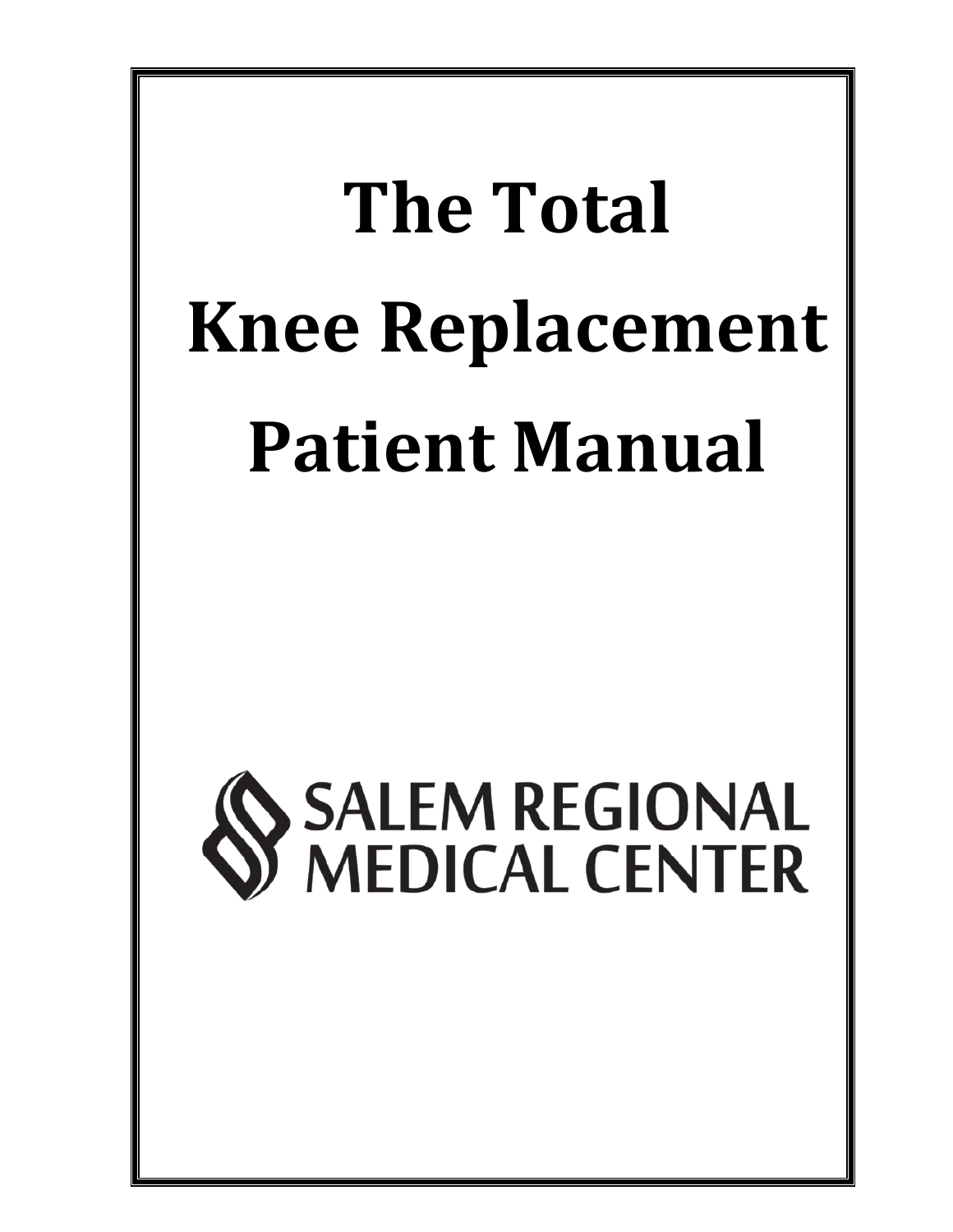## **Table of Contents**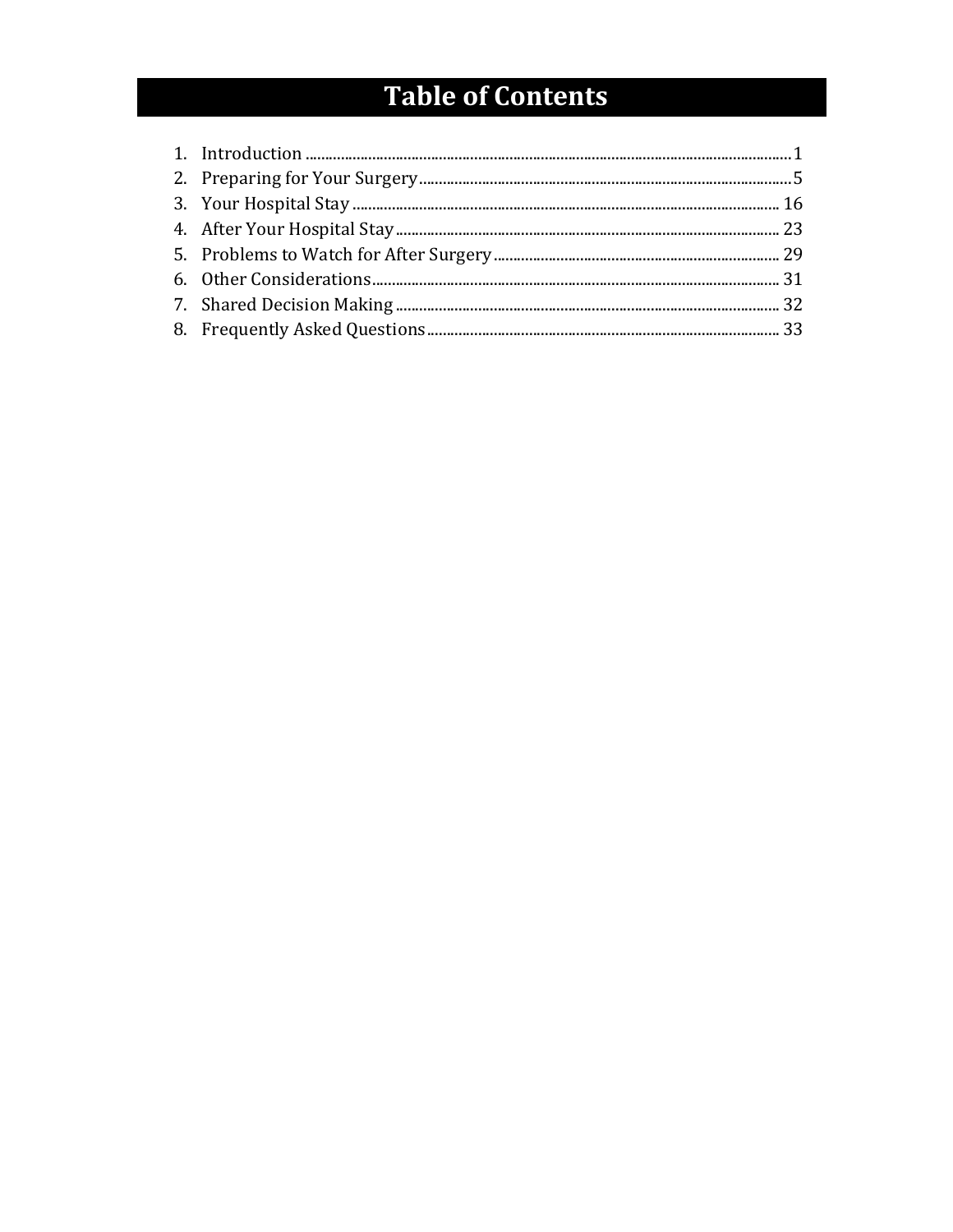## *Introduction to Total Knee Replacement*

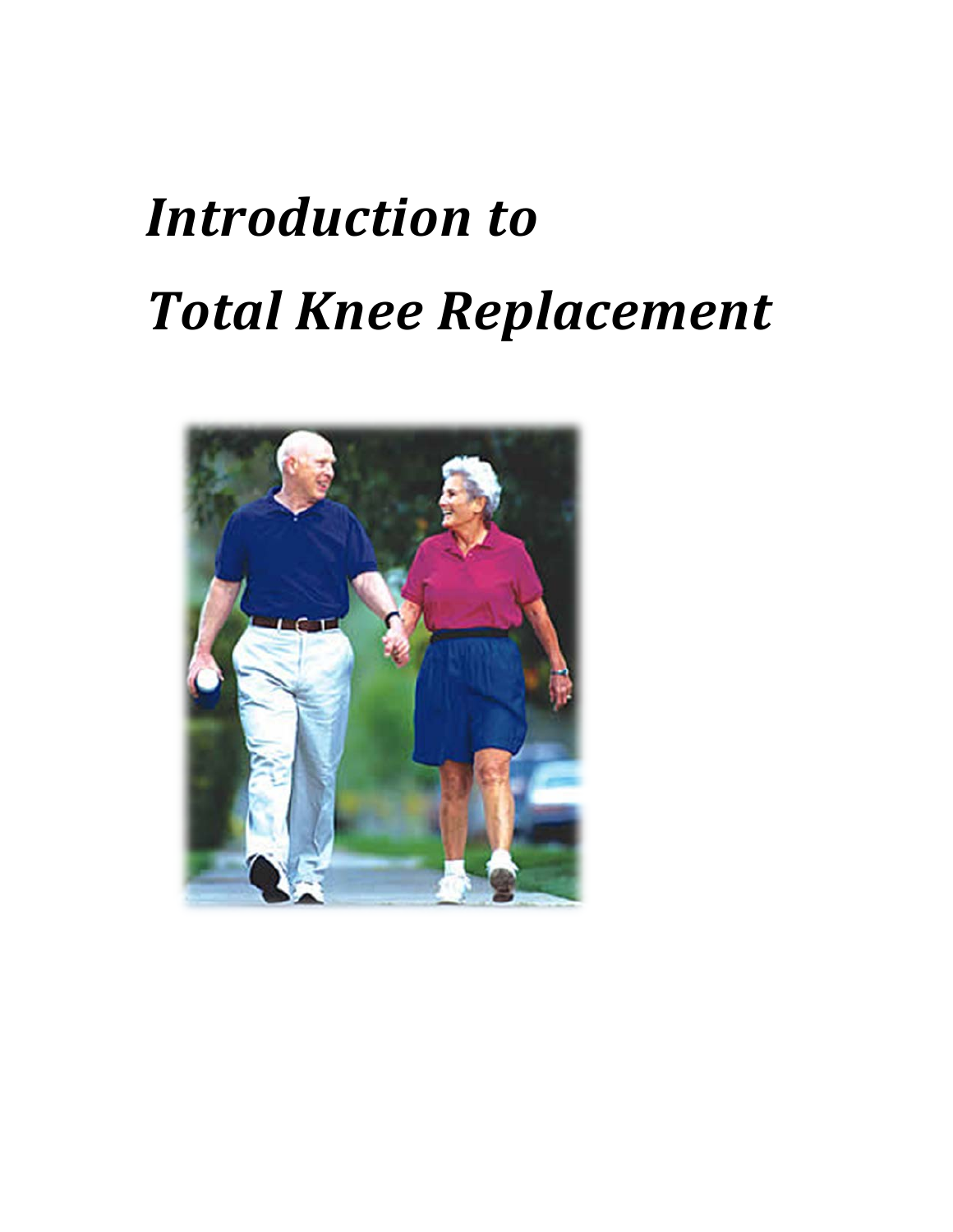

## **TOTAL KNEE Replacement Surgery**

### *Your decision to have joint replacement surgery at Salem Regional Medical Center means that you have taken the first step toward a healthier lifestyle.*

You have been diagnosed with end stage arthritis. While this problem has seriously affected the quality of your life, there is a treatment. We offer a unique program for knee replacement, which is designed to return you to an active lifestyle as quickly as possible. Since you and your orthopaedic surgeon have decided that you are a good candidate for a knee replacement, this guide will help answer questions you may have.

You will need time to prepare for joint replacement surgery, both physically and psychologically. Planning ahead for the challenges of surgery and recovery will help ensure a more successful outcome. It is the philosophy of our team to focus on all aspects of care so as to improve your outcomes and overall satisfaction; not only with the surgery itself, but also with the process you go through before and after surgery.

Communication is a very important part of this process. This guide is designed to educate and inform you about:

- What to expect at each step in your care from pre-admission, admission, surgery, rehabilitation, through follow-up care
- What your role is
- How to care for your new joint

We ask that you take the time to read this manual in its entirety, and then sign a form indicating that you have done so and that you understand all of the information presented. If you have any questions regarding this guide, please let us know. We also want to know if something could be done better throughout this process, so please share your comments or concerns with any member of our Team at any time.

#### **Why Have a Joint Replacement?**

A painful joint can impact your quality of life and limit your daily activities. The goal of a total knee replacement is to reduce knee pain and improve the motion in your knee.

For most people, the main indication for total joint replacement is pain. This surgery will likely stop or reduce your knee pain and improve your quality of life. Pain relief is achievable in more than 95% of patients.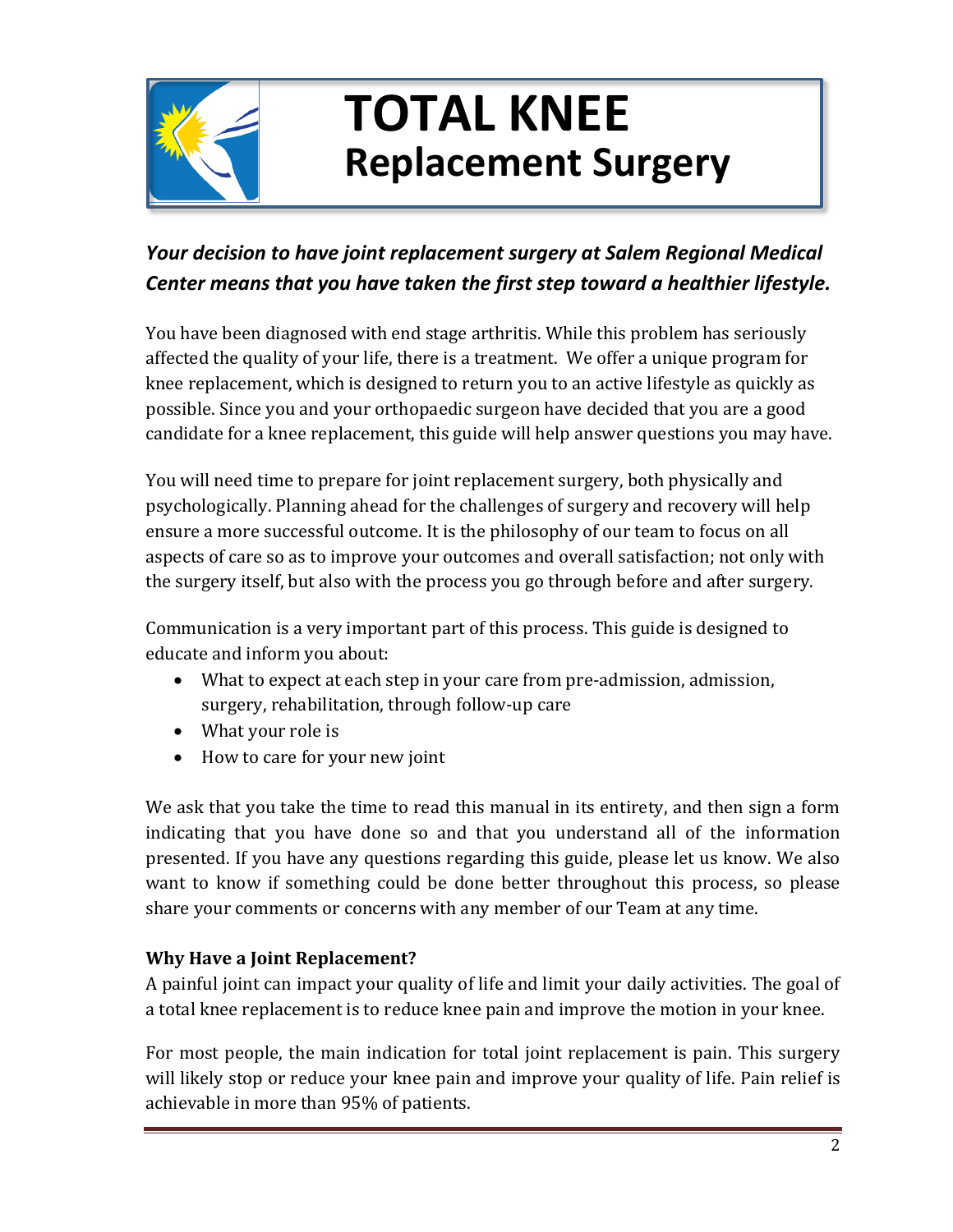The other primary indication for total joint replacement is poor function. A successful replacement will provide a stable limb that, although not like a normal joint, will provide good to excellent function in more than 95% of patients. You will be able to use your legs more and build leg strength. Other reasons for surgery exist and if applicable, have been discussed with you.

#### **Understanding Knee Replacement**

Damage to the knee joint is often caused by arthritis, which is when wear and tear, disease or injury breaks down parts of the joint. Arthritis simply means loss of cartilage within a joint, which is the soft covering over the bone ends forming the joint. When this covering is lost, the joint becomes painful, stiff, and function is lost. There are three major types of arthritis that are treated with total replacement:

**- Osteoarthritis,** or degenerative arthritis is the most common type of arthritis and is caused by a wearing away of cartilage. Osteoarthritis can run in families (hereditary). It also occurs in people that have abnormal joints either from development or previous surgery, and those that have overused their joints throughout their lives.



**- Rheumatoid arthritis** is also known as "crippling arthritis," and can also be hereditary. This disease process is thought to be a rejection of the body's own tissues, called autoimmune disease. Medication can help control this disease but when the cartilage within the joint is destroyed, a total joint replacement may be the only treatment option.

**- Post-traumatic arthritis** is the third major type of arthritis often treated with total joint replacement. This problem is caused by an injury to the joint (such as with a fall or car accident), which destroys cartilage, bone or both.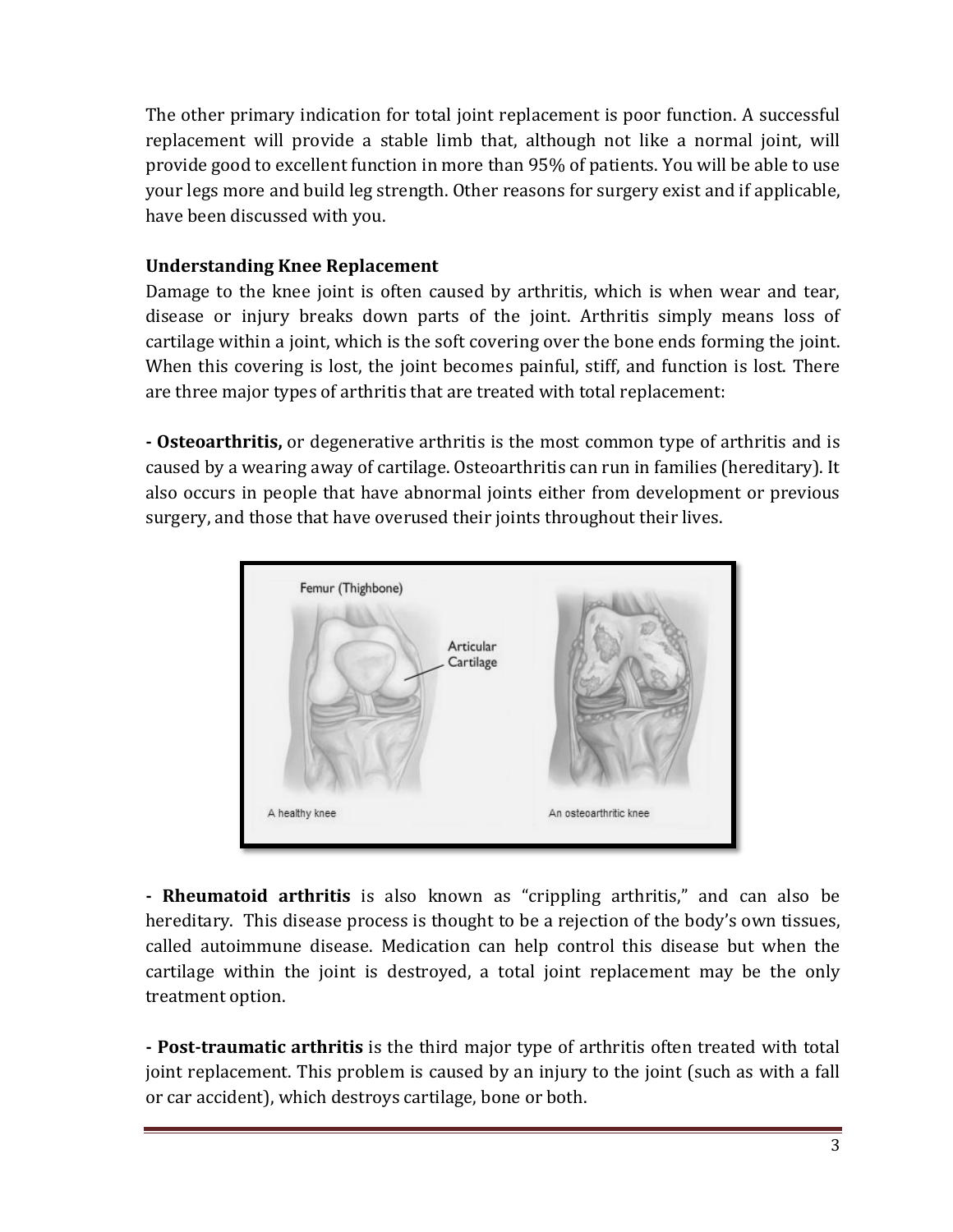During the early stages of arthritis, many patients are able to control their symptoms and slow the progression of the disease with pain medications, rest, and physical therapy. However, as the arthritis progresses, it will often result in extensive bone damage and typically will require surgery to correct. Total knee replacement surgery is often recommended to patients suffering from severe arthritis, who are unable to relieve pain symptoms with more conservative treatments, or who have a poor range of motion.

#### **What is a Total Joint Replacement?**

Total joint replacement is a relatively new operation, having been in widespread use just since the early 1970s for total hips and the late 1970s for total knees. Even though the technology is recent, it has progressed rapidly. The long term results for patients, show total joints last about 20 years or more in most patients.

Knee replacement surgery is also called knee arthroplasty, and is one of the most common bone surgeries performed in the U.S. During knee replacement surgery, an orthopaedic surgeon takes damaged cartilage and bone out of the knee joint and replaces them with a man-made joint. The bone is prepared for the joint replacement by removing the damaged cartilage surfaces at the ends of the femur and tibia, along with a small amount of underlying bone. The removed cartilage and bone is replaced with metal components that recreate the surface of the joint. These metal parts are positioned into the bone and may be cemented or "press-fit" into the bone.

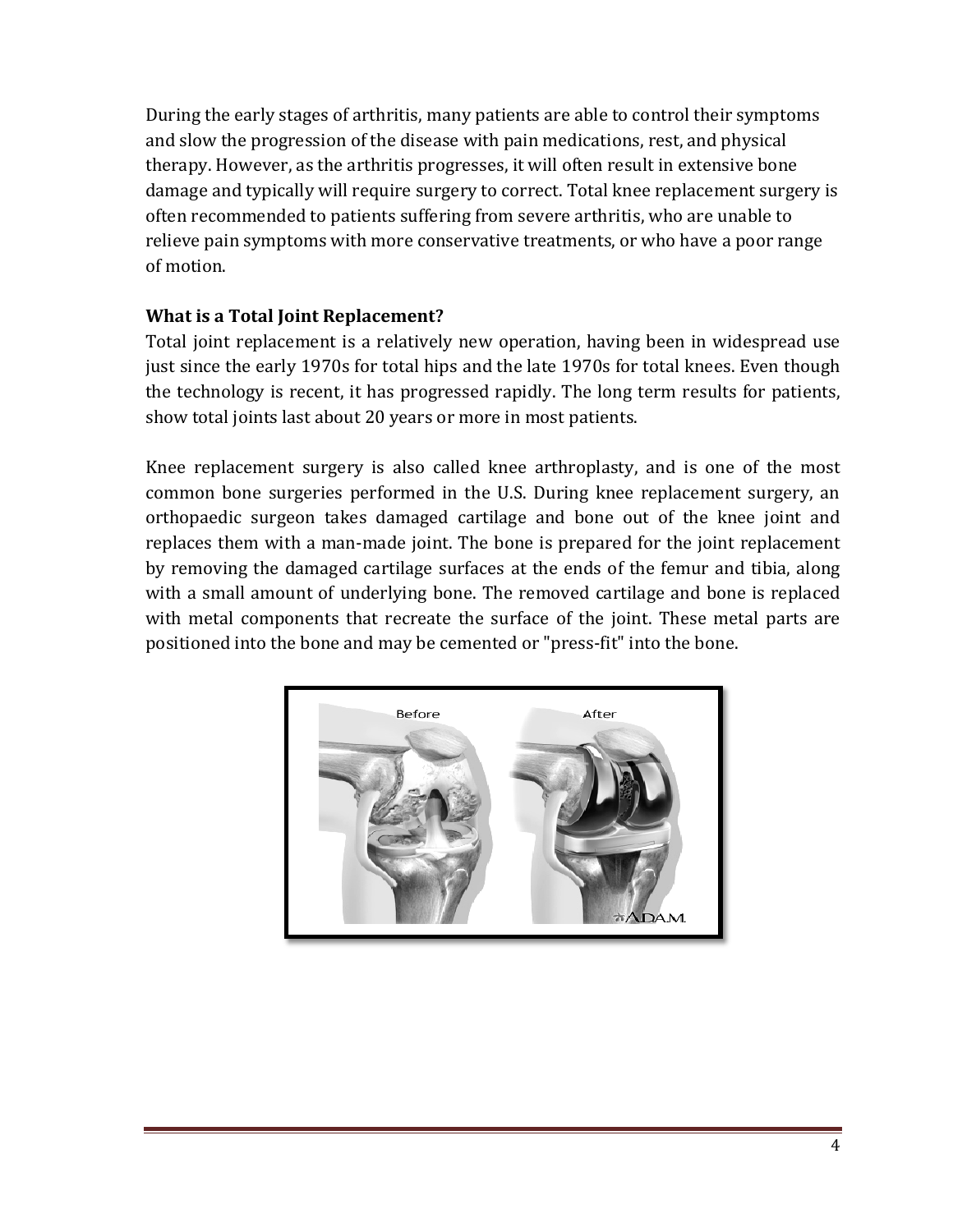## *Preparing for Your Surgery*

- **- Prior to Your Admission**
- **- Risks of Surgery**
- **- Importance of Exercise**
- **- Importance of Nutrition**
- **- Preparing Your Home**

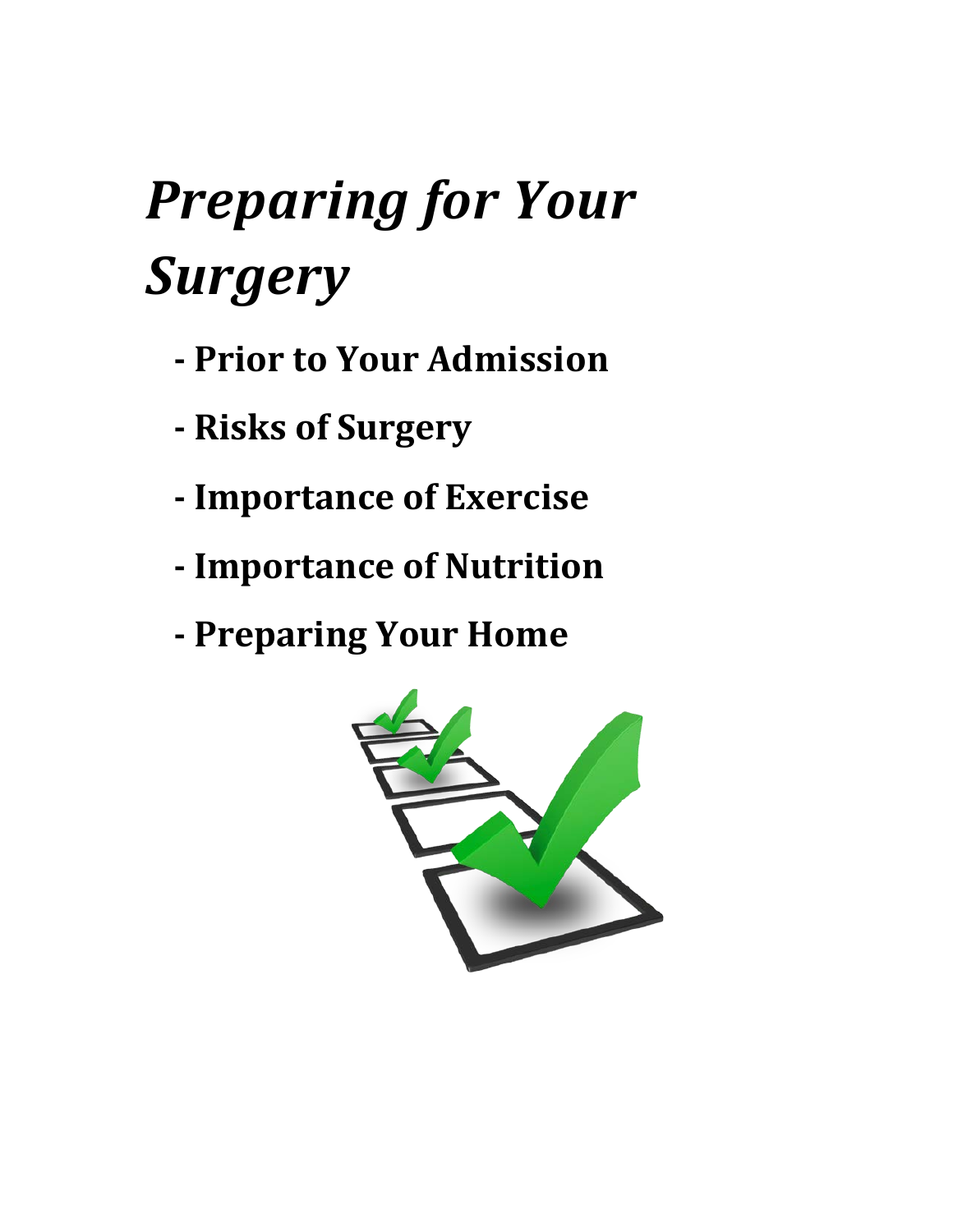### **Prior to Your Admission**

Your needs are very important to us, and you are the center of our care and attention. Together we will share in your total joint experience.

After you have made the decision to have a total knee replacement, your surgery can be scheduled during an office visit or it can be done over the phone with our surgery scheduling staff. You will need to schedule an appointment with your primary care physician to obtain medical clearance for surgery.



**Pre-Surgery Visit at SRMC:** The staff from Salem Regional Medical Center (SRMC) will contact you approximately 2 weeks before surgery and arrange for you to come to the hospital for a pre-surgical visit, which is usually scheduled early in the morning since you will also have some testing performed.

**What to bring during your Pre-surgery visit:**

- **Current list of medications and their dosages**
- **Current insurance card**
- **Joint replacement manual**

When you arrive at SRMC for your pre-surgical visit, you may park in the parking deck or outpatient lot located on the east side of the hospital's campus. Handicapped parking is also available near the Main Entrance. Stop at the Main Lobby Desk, where you will be directed to the **outpatient registration department**, which is on the hospital's ground floor. You are also encouraged to bring a friend or relative with you to that visit.

During your pre-surgical visit, you will meet with a nurse, dietitian, physical or occupational therapist and case manager. A nurse will gather medical information and answer any questions you may have. Any required Lab work, X-rays and an EKG will be completed. In addition, a nasal swab will be taken to test for resistant Staph bacteria (MRSA); so if necessary, treatment can be completed before surgery to help reduce your risk of post-operative infection.

The case manager will meet with you to discuss any special equipment needs you will have in preparation for your return home.

**Anesthesia**: An anesthesiologist will meet with you prior to your surgery, either the morning of surgery or during your pre-surgical visit, depending on your health history gathered by our staff members. He or she will ask you about your health, any medications you take and other surgeries you may have had. You will also discuss the type of anesthesia you will receive.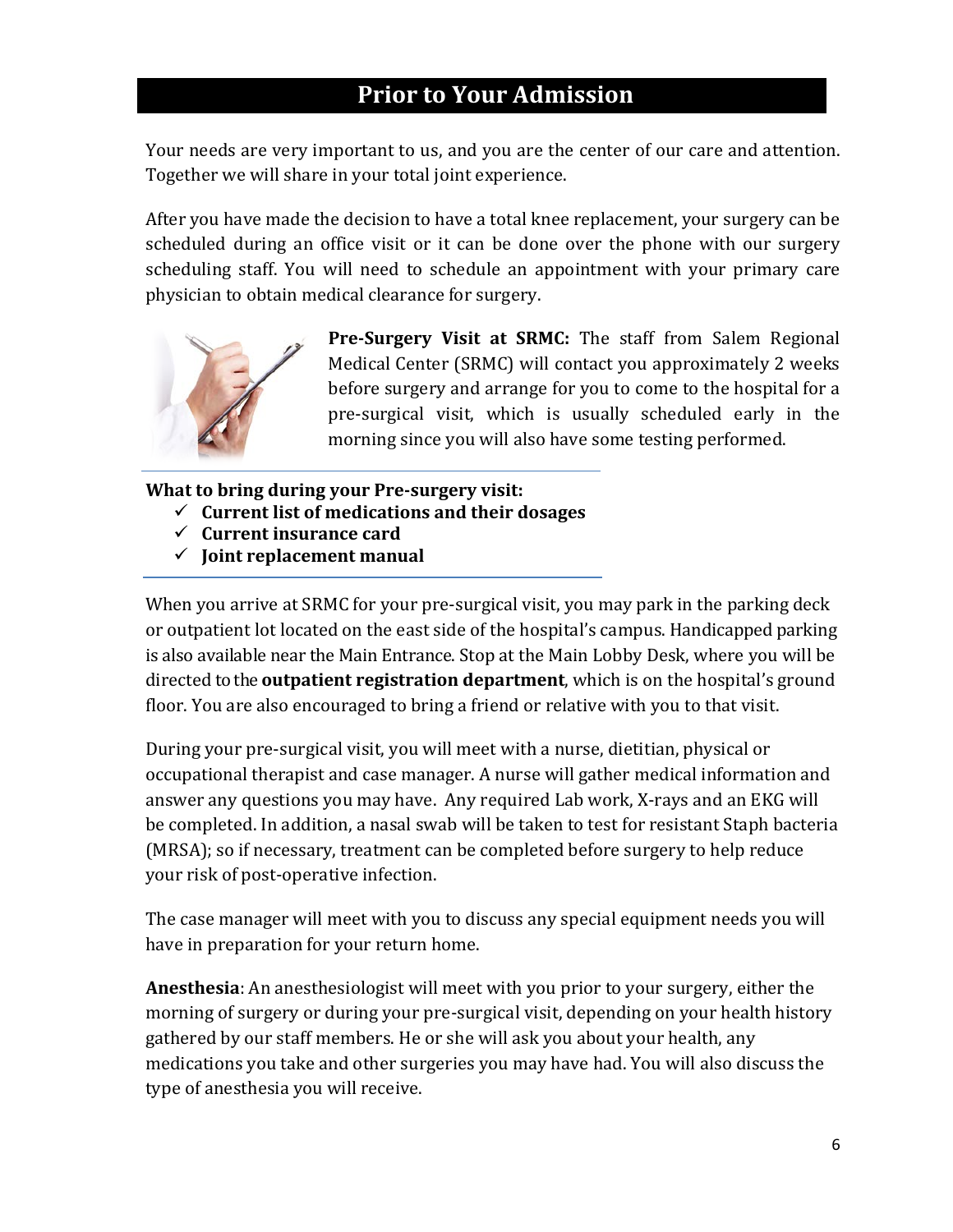**Spinal versus General Anesthetic:** A spinal (regional) anesthetic or a general anesthetic will be used for your surgery.

**- Spinal anesthetic**: An anesthetic medication is injected near the spinal cord in order to numb you from the waist down so you will not feel pain. Prior to this injection, the area near the spine will first be numbed with a local anesthetic so that you are more comfortable. Once the spinal is working well, you will be given other medications through an IV in your arm to make you very relaxed allowing you to enter into a light sleep state. You will not be aware of or remember the actual surgery.

**- General anesthetic**: Anesthetic medication is given through injection in your IV or through inhalation. Unlike the spinal, this anesthetic affects your entire body by working on your brain and nervous system to render you temporarily unconscious. After you are asleep, a breathing tube will be placed down your throat and oxygen will be administered through this. The anesthesiologist will also use a special device called a BIS monitor, which measures the depth of anesthesia and allows the anesthesiologist to ensure you are getting the right amount of medication for your surgery.

Several factors must be considered when selecting the type of anesthesia, such as your past anesthesia experiences, your overall health and physical condition, your reactions to medications, and the risks involved. Risks vary with the type of anesthesia used, and vary depending upon your particular circumstances. Your anesthesiologist will discuss the risks and benefits of both types of anesthesia with you to help determine the best option for you. In general, there are benefits to using spinal rather than general anesthesia, such as less risk of stroke, heart attack, blood clot, and blood loss.

**Adductor Canal Block**: In addition to the use of a spinal or general anesthetic during your surgery, an adductor canal block is recommended for total and partial knee replacements to help control the amount of pain after your surgery. This type of anesthetic blocks a sensory nerve in the adductor canal, which is located in the upper thigh. It is done either in the pre-operative unit or in the operating room by the anesthesiologist prior to administering the spinal or general anesthetic.

An adductor canal block requires a needle stick in the upper thigh and the use of a nerve stimulator. Once the nerve is located, then local anesthetic medication is injected into the area to help decrease the amount of pain after your surgery. This does not take away all of the pain, but can assist in pain management.

#### **Other Ways to Prepare for Your Surgery**

 **Medications:** Do not take arthritis medications which include but are not limited to: Advil, Ibuprofen, Motrin, Aleve, Naprosyn, Voltaren, Diclofenac, Feldene, Mobic and Relafen for 7 days before surgery. Stop taking Celebrex 3-4 days before surgery.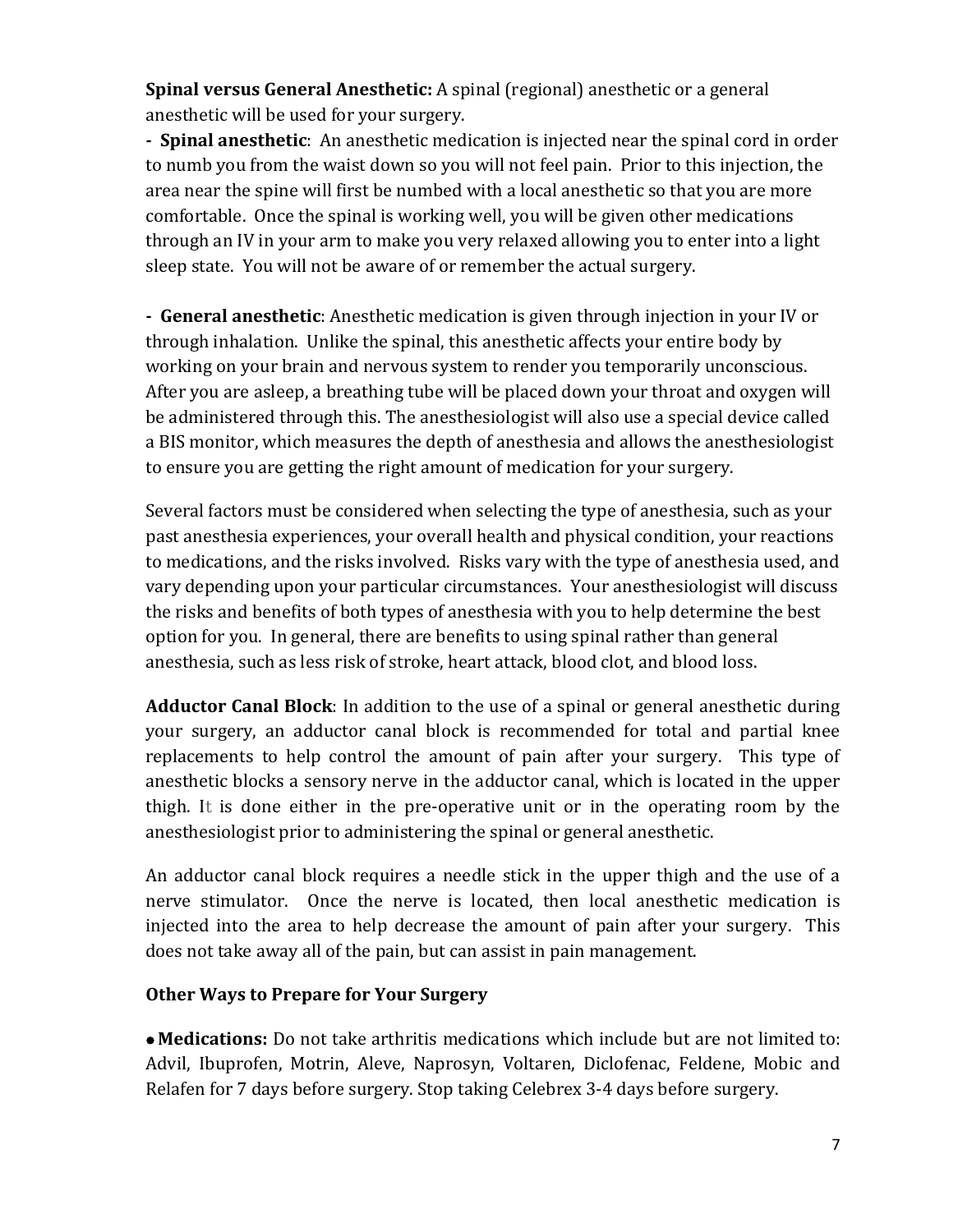- Stop taking Aspirin or Aspirin products 7 days before surgery.
- Stop taking Coumadin, Plavix, Pradaxa, Xarelto, Eliquis or other blood thinning medication as directed by your prescribing physician, cardiologist or specialist.
- Please let your surgeon know if you are on a steroid, such as Prednisone. You should continue to take this until the day of your surgery.
- If you are on blood pressure or heart medications and usually take them in the morning, take them the morning of surgery with a small sip of water.
- Tylenol or Acetaminophen products can be taken up to the night before surgery.
- Contact your prescribing physician if you have any other questions regarding when to take your medications prior to surgery.

 **Smoking:** If you smoke, you need to stop. Your primary care physician can help you. If you cannot stop smoking permanently, you must abstain for at least 2 weeks before your surgery. If this is not done, your surgery may be cancelled. It is also essential not to smoke for at least 2 weeks after surgery. Smoking causes problems with wound [he](http://www.premierortho.com/blog/how-to-prepare-for-spine-surgery/)aling and greatly increases infection and blood clotting risks.



**Eating/Drinking**: Do NOT eat or drink anything (including water)

after midnight before your surgery. Do NOT eat or drink anything (including water or coffee) the morning of your surgery, except if you are taking a specific medication as discussed with your prescribing

physician or the anesthesiologist.

 **Bathing:** To help prevent infection, SAGE Cloths will be provided by the hospital during your pre-surgery visit to use the day before your surgery and the morning of your surgery. Please shower the day before your surgery, at least three or more hours before the first time you prepare your skin with the special, pre-moistened SAGE cloths. You will be given a detailed instruction sheet on how to use the SAGE Cloths at your preoperative appointment.

**What to Bring to the Hospital for Surgery:** Please bring your insurance ID card(s) to the hospital. Wear loose, casual clothing. Do NOT wear makeup, acrylic nails, nail polish or jewelry to the hospital. If you wear dentures, hearing aids, contact lenses or eye glasses, you will be asked to remove them prior to your surgery.

**Other:** Notify your orthopaedic surgeon and Pre-surgical Testing at 330-332-7188, if there is a change in your medical condition (such as a cold, infection, fever, etc.), or if you have skin lesions or open sores prior to surgery. If so, it may be necessary to postpone or reschedule your surgery.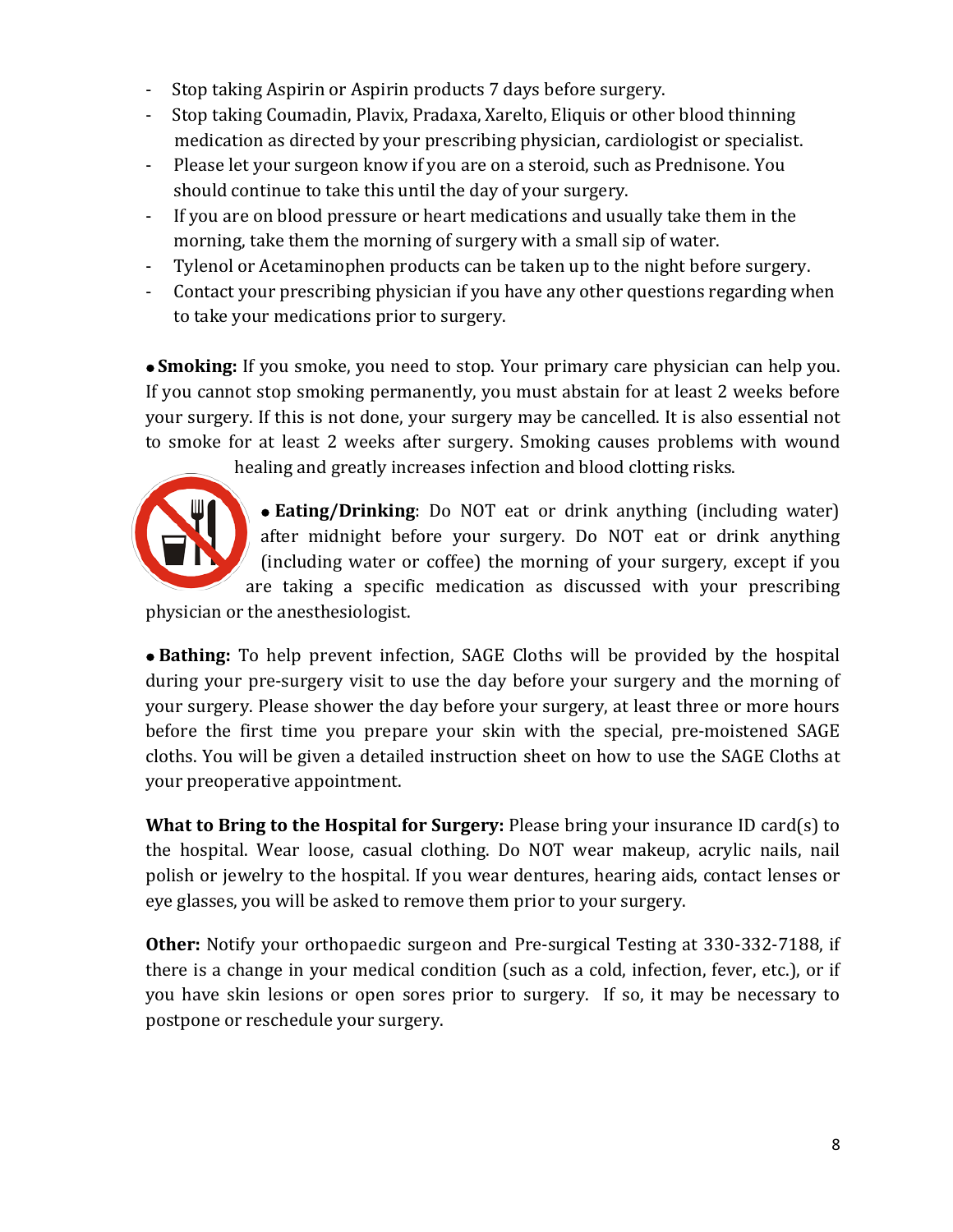### **Risks of Surgery**



A total joint replacement is considered to be a major surgery. Complications are rare, but we feel you should be aware of them in order to make an informed decision about your surgery. Some of the more common possible complications are presented below.

**Infection:** You will be given antibiotics before, during, and after your surgery to minimize the risk of infection. However, an infection still occurs in less than 1% of all total joint replacements and if it does, the effect can be devastating. An infection can take the form of a superficial wound infection requiring antibiotics and/or surgical cleansing; or a deep infection down to the implants which might require implant removal, placement of an antibiotic cement spacer, prolonged intravenous (IV) antibiotics, and a period of months until another implant can be placed. On very rare occasions, the joint cannot be redone.

Infection is also possible, throughout your life, many years after total joint replacement. This is thought to occur by bacteria from a distant site traveling to the implant. Bladder or kidney infections are the most common source of delayed infections, but dental abscesses, infected ingrown toenails, foot surgery, or bacterial sinus infections can all pose a threat. If these infections occur, they should be treated immediately and your orthopaedic surgeon's office notified.

It is important that you notify all of your healthcare providers, including any surgical specialists and your dentist, that you have had a total joint replacement. If dental surgery, bladder surgery, bowel surgery, rectal surgery, or hemorrhoid surgery is planned after your total joint replacement, the operating physician or dentist will determine if you need antibiotics prior to the procedure.

**Limited Knee Motion:** In very rare instances, a closed manipulation of the knee under anesthesia is necessary for limited motion. The knee is gently bent to recover necessary knee motion. No surgery is done to the knee. This can usually be avoided by cooperation with the outlined physical therapy program.

**Blood Clots:** Early activity has been shown to be the best way to minimize the risk of blood clots. However, blood clots can form in the veins of your calf, thigh, or pelvis. Clots can break away and travel to your lungs; this is called a pulmonary embolism, which can be life threatening. Care is taken to minimize the risk of blood clots with a blood thinning agent. The main risk of blood thinning agents is excessive thinning of the blood, causing bleeding. Some blood thinning agents require daily injections in the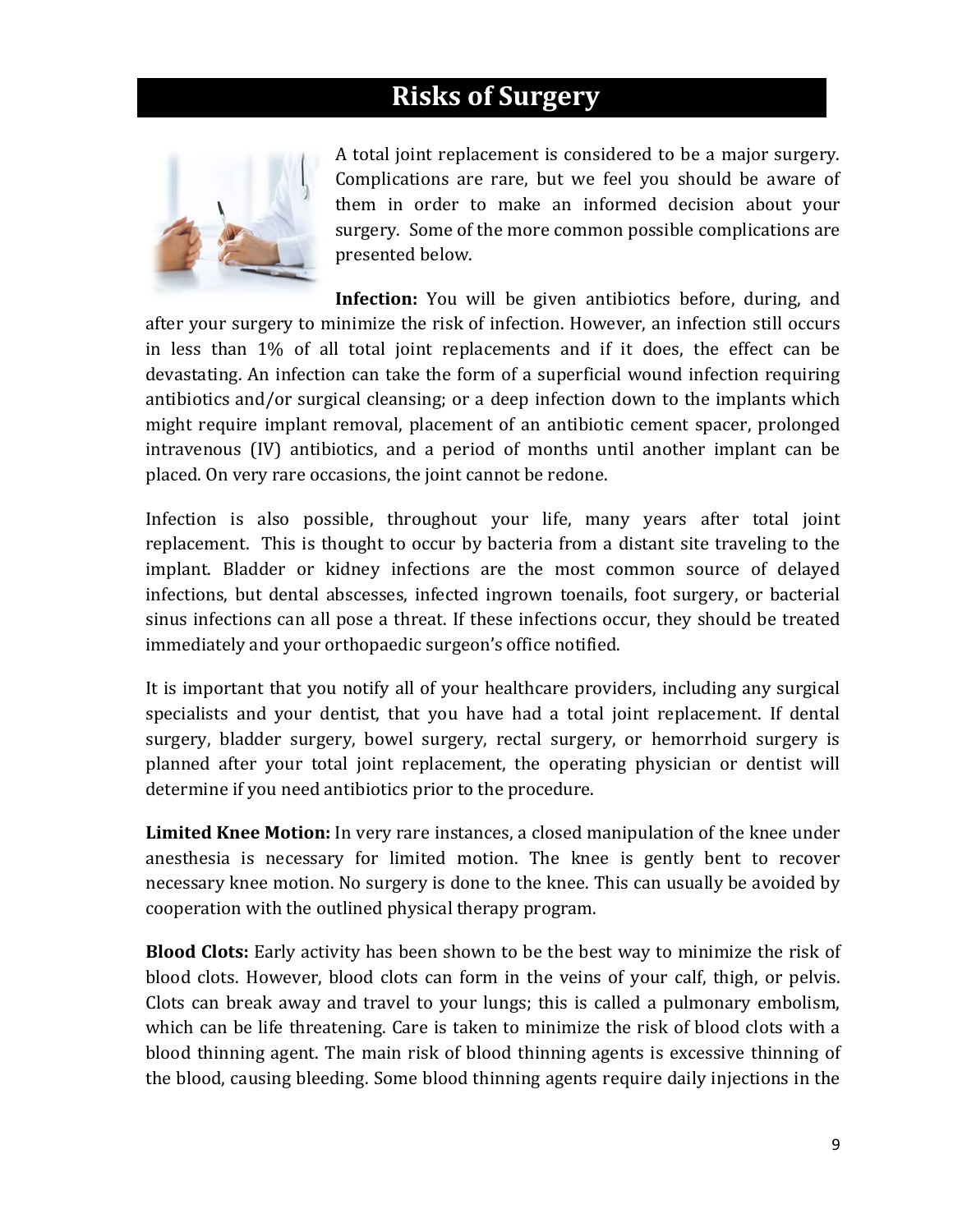hospital and at home. If needed, you or your family will be taught how to give the injections by the nurses in the hospital.

**Wear and Implant Failure:** The implanted components of a total joint replacement are mechanical pieces and can wear out or break. Only proven technology and materials are used in these implants. Obviously, the more active you are, the greater the chance of failure of the implant. With usual daily and recreational activity, your total joint replacement should function well for many years.

**Allergic Reaction to Materials:** Total joint replacements are made of materials foreign to your body. These materials have been thoroughly tested, but a small risk of allergic reaction exists. If you are allergic to metals, let a member of the team know.

If there is a possibility of bone grafting, this will be discussed with you. Bone grafting is from one of two sources: your body or someone else's. Should the bone graft come from your body, a second incision may be necessary. Bone graft sites may be painful for at least three months. Should the bone come from another person, there is a risk of infection from viral or bacterial sources. These infections include hepatitis and HIV. All bone grafts are thoroughly tested and cultured, and donors are screened according to rigorous national standards.

**Bone Fracture:** During surgery, your bone can crack with the insertion of the implant. This would be addressed at the time of surgery with screws or wires and should not affect your recovery.

**Blood Loss:** Since total joint replacement is a major operation, excessive blood loss can occur which would require blood bank transfusion. Blood transfusion is a possibility, although very unlikely. All appropriate blood loss sparing techniques will be used during your surgery.

**Nerve Damage:** There are major nerves that cross all major joints. There is a small possibility that one of these nerves can be damaged during surgery or afterwards. If so, this would leave you with weakness or numbness of the lower leg and foot, possibly requiring a permanent brace

**Lack of Pain Relief:** The total joint replacement is often done for pain relief. However, the procedure may fail to relieve all of your pain.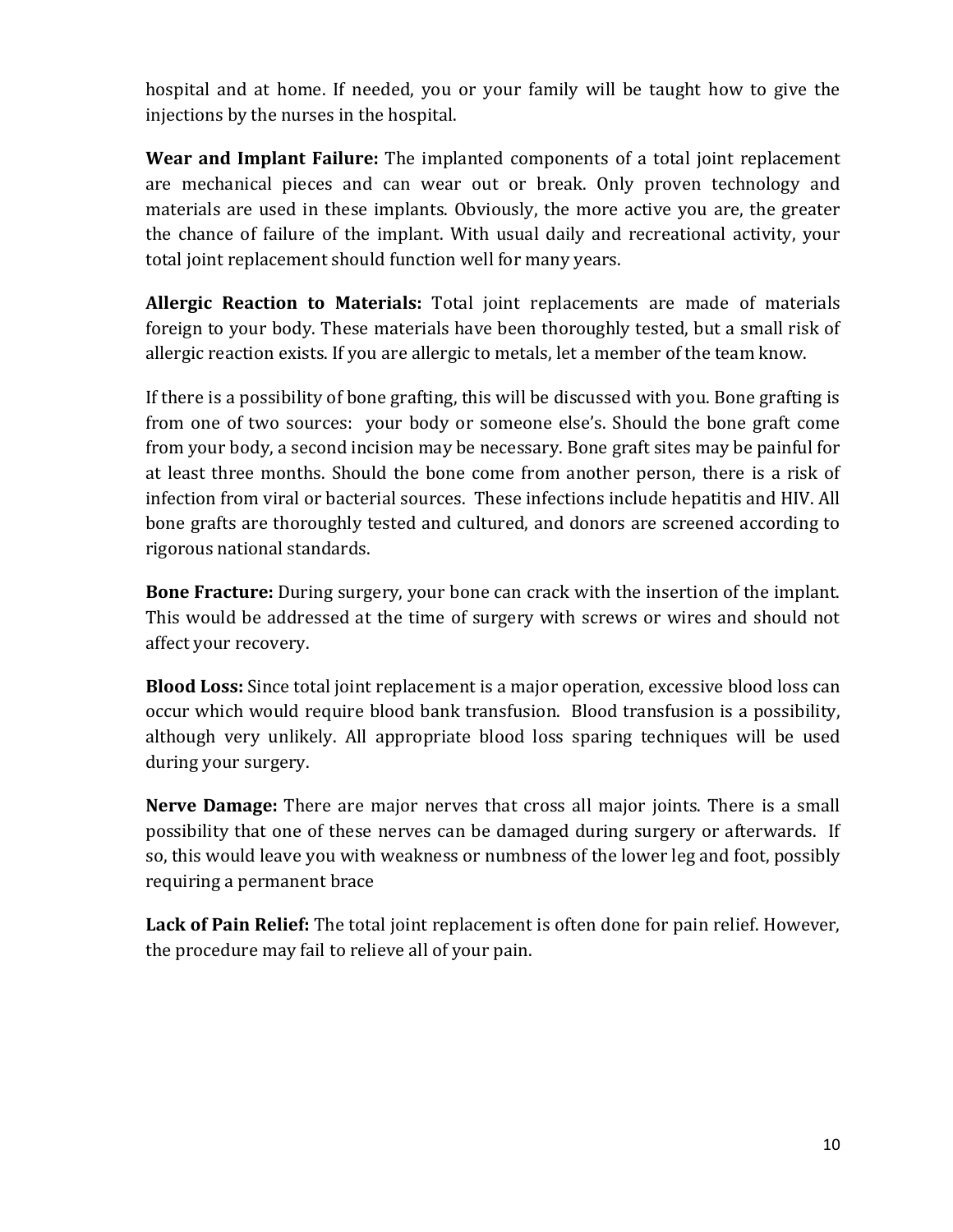### **Importance of Exercise Before Surgery**

You will need to exercise after surgery to help speed your recovery. Start slowly, then try to exercise a little more each day. These exercises will help make your arms and legs stronger, and make it easier to get into a standing position or walk with your crutches or walker, as you will be using crutches or a walker for several weeks after your surgery.

*Make time to exercise each day.*

### **Pre-Surgical Knee Exercises**

- *Start performing these exercises now and continue until the day of your surgery*
- *Perform each exercise 10 times, twice per day. Practice with both legs.*
- *Also, walk as much as is comfortable.*

Gentle exercises help strengthen the muscles around your knee. Practice the following exercises before your surgery to give yourself the advantage of the strongest leg muscles possible. These exercises will be reviewed with you by your physical therapist before and after surgery. You will be doing some of these exercises every 1-2 hours on your own while in the hospital. Do not hold your breath while doing the exercises.

#### **1. Ankle Pumps**

This exercise is done frequently during the day to promote good circulation and to assist in the prevention of blood clots. This is a simple exercise in which you pump your ankles up slowly and down slowly with many repetitions.



#### **2. Quad Sets (thigh tighteners)**

This exercise strengthens the quadriceps muscle on the front of your thigh. These muscles give your knee stability and keep your knees from buckling while walking. This exercise is done by tightening your thigh until the back of the knee is flat on the bed, and holding this straight leg position for the count of five seconds.

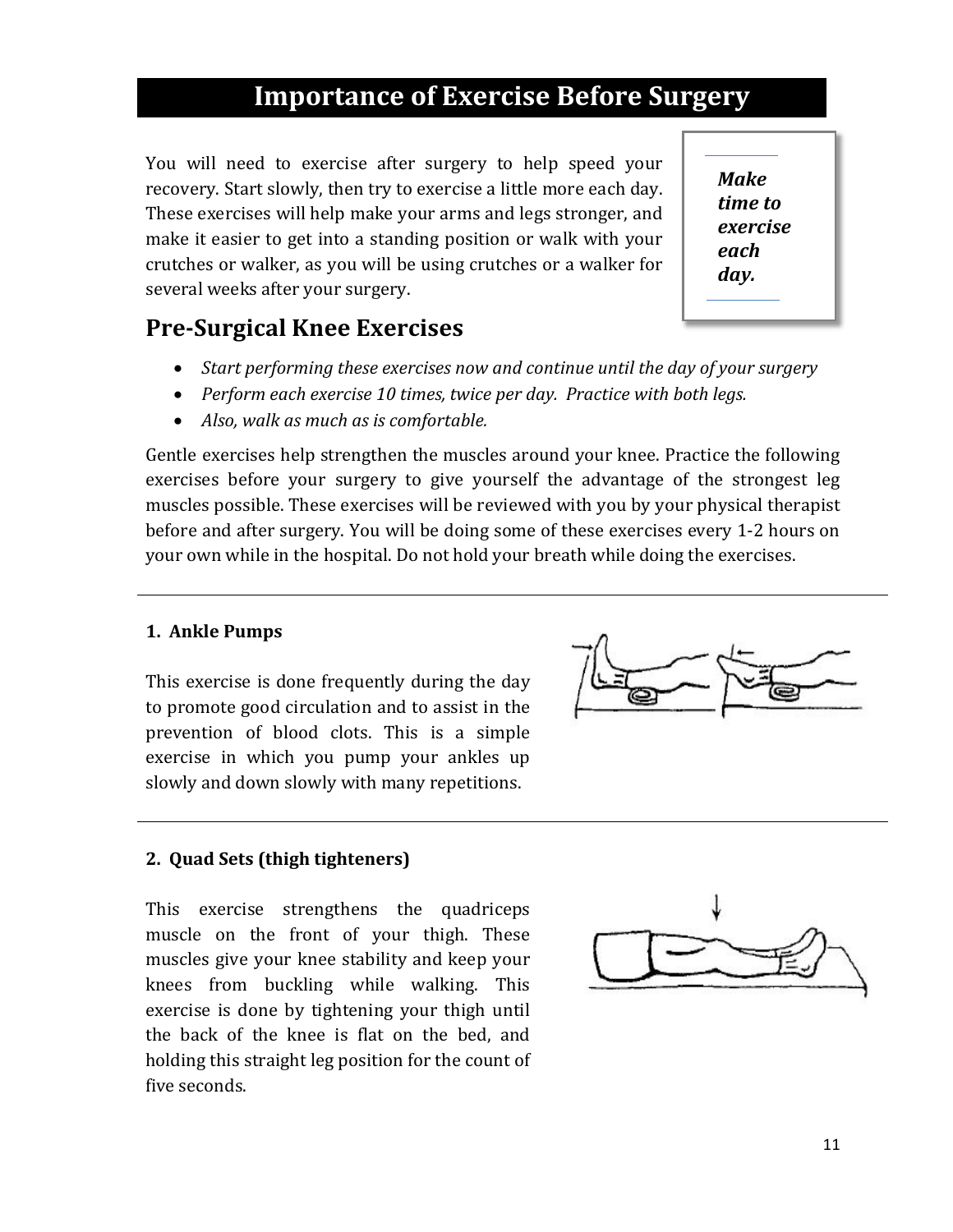#### **3. Hamstring Sets (back of thigh tighteners)**

This exercise will strengthen the muscles located on the back of your thigh. This is done by bending the knee very slightly and pushing down with the heel into your bed, again holding for the count of five seconds.

#### **4. Gluteal Sets (buttocks pinches)**

This exercise strengthens the gluteus maximus which is a very important muscle for walking. This is done by pinching your buttocks together and holding contraction for the count of five seconds.

#### **5. Heel Slides**

This exercise will help your hip motion and strength while alleviating any thigh tightness you may experience. This is done by sliding the heel of your operated leg up toward your buttock until your ankle is directly beside your other knee. Slowly lower it back down to the extended position.

#### **6. Short Arc Quads**

This exercise strengthens the quadricep muscle on the front of your thigh. Place a big towel or bolster under the knee of your operated leg, then keep your knee on the bolster while raising your foot up to the ceiling until your operated leg is completely straight. Slowly return your foot back down to the starting position.







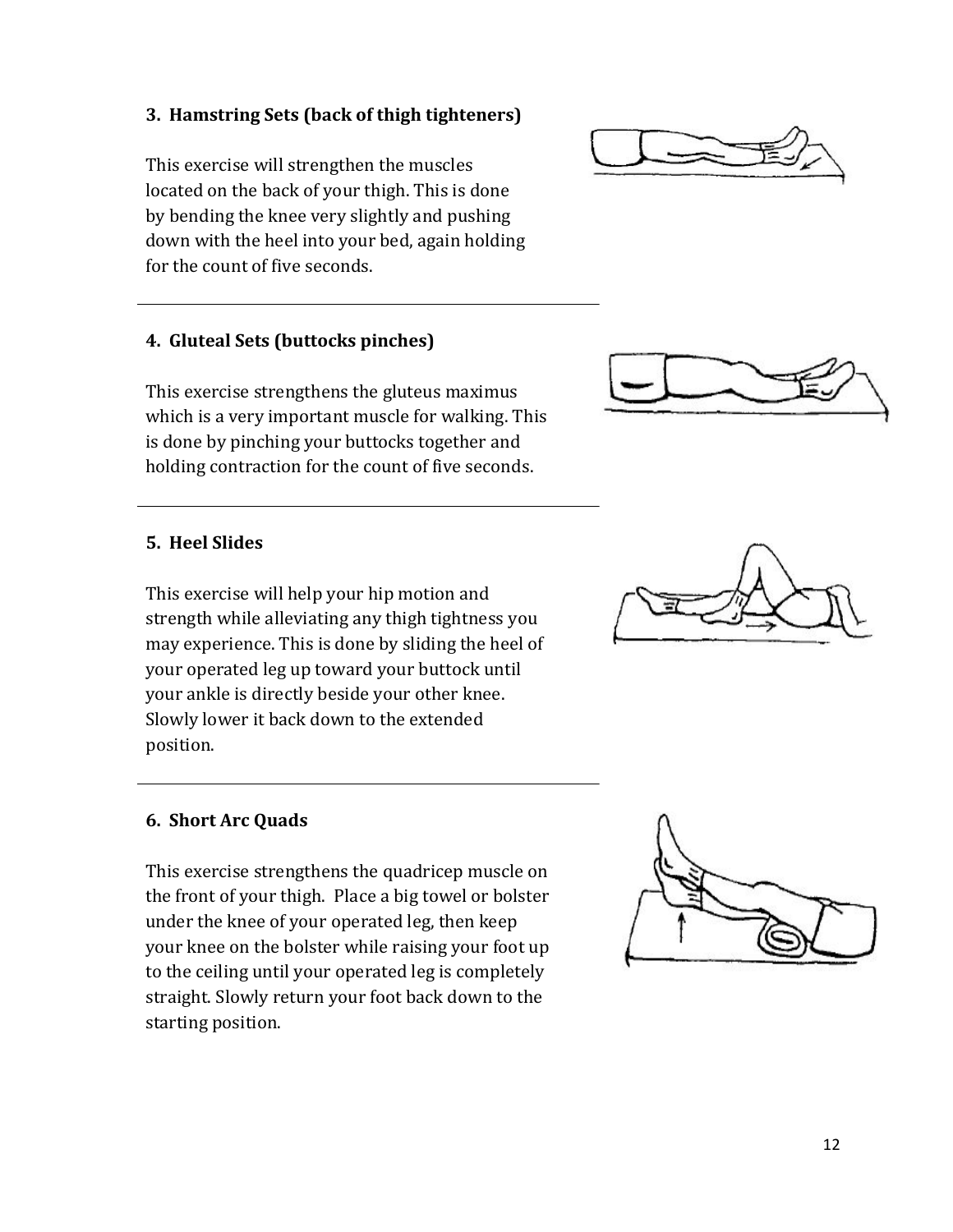## **Pre-Surgical Upper Body Strengthening Exercises**

- *Strong arms make it easier to use your walker/cane and get in and out of bed after surgery.*
- *Do 10 of each exercise at least twice daily up until day of surgery.*

*If you do not have weights available, soup cans or bottles of water can provide resistance.*

#### **1. Chair Push Ups**

When seated in a sturdy chair, place hands on arm rest. Push down with arms to lift buttocks off the chair and straighten your elbows. You should feel the muscles behind your arms tighten. Perform slowly.

#### **2. Tricep Extensions**

Hold arm with weight over your head. Support with other hand. Slowly bend elbow behind head. Straighten.

#### **3. Arm Press**

Start with hand on either side of head. Straighten arms slowly so weights are lifted staight towards ceiling.

#### **4. Shoulder Flexion**

Start with arms straight in front of you with thumb side of hand up. Keep arms staight and lift up over head as high as tolerated.







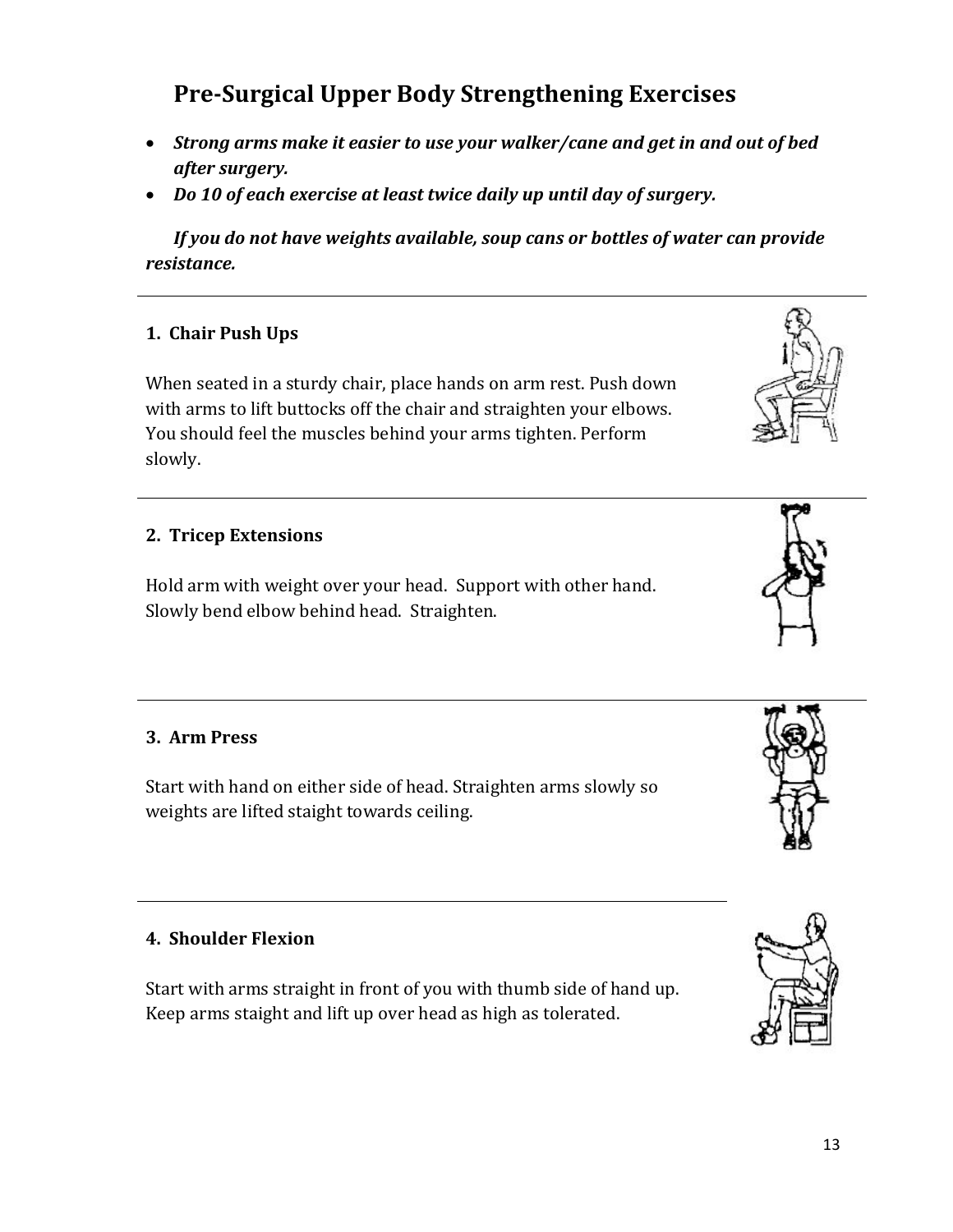## **Importance of Nutrition**



#### **Good nutrition helps healing.**

It is important to get enough protein and

calories in your diet to promote healing. This process starts before your surgery. Visit [www.choosemyplate.gov](http://www.choosemyplate.gov/) to find healthy nutrition guidelines more specific to your needs.

Your nutritional status will be assessed with pre-operative bloodwork, and you may require a dietary supplement. Diabetics need to have HbA1C level at or below 7 for the best outcome. Patients who are malnourised or overweight may be referred to a dietitian or nutritionist for additional dietary counseling.

#### **Tips for Maintaining Good Nutrition At Home**:

Eat Regularly!

-Eat five or six small meals during the day

-Eat a bigger meal earlier in the day

-Have easy, convenient meals and nutritious snacks available

-Eat nutrient-rich foods, such as low-fat yogurt, cheese and nuts

-Prepare and freeze extra servings of foods

-Stock up on single-serving packages of healthy snacks, such as dried fruits, nuts, peanut butter and crackers, or granola bars

#### **Eat Right!**

-Try to eat at least 5 ounces of lean meat, poultry or fish each day

- Include 1 ½ cups of colorful fruits + 2 cups of vegetables daily (fresh, frozen, canned)

-Choose low-fat milk, yogurt and cheese- 3 servings of dairy daily

-Select whole grain bread, cereal, pasta and rice

#### **Other Tips**

-Try to maintain your weight and avoid weight loss close to your surgery date. -Keep your body well-nourished before surgery as preparation to help with healing. -High protein foods are important and help with healing. Examples include lean meats, dairy products (milk, cheese, yogurt, cottage cheese), eggs, beans, nuts or peanut butter and soy products.

-Vitamin C can also help optimize healing. Food sources include citrus fruits or fruit juices as well as strawberries, cantaloupe, peaches, currants, green peppers, tomatoes and cauliflower.

-Nutritional supplements may help meet nutritional needs as you prepare for surgery.

Talk to your doctor or registered dietitian if you have questions about your specific nutritional needs.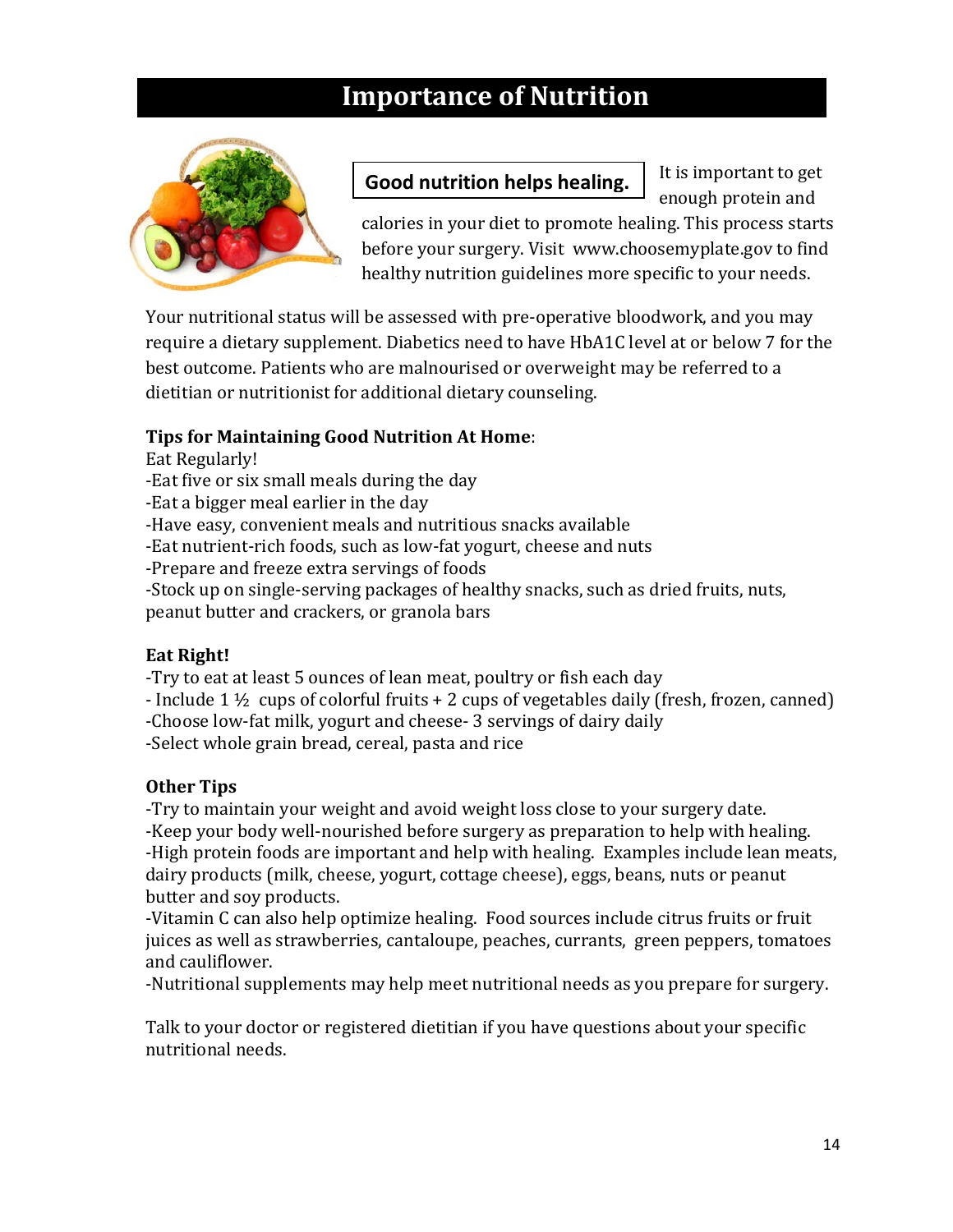## **Preparing Your Home for Your Return**



Now is the time to prepare your home for your return from the hospital. It is recommended that you have 24 hour assistance for at least the first 3-5 days after surgery. However, you will need assistance for longer periods with cooking, housework, and general activities. If your family or friends are unable to help you, the Case Management Department can provide a list of agencies for referrals.

It is important that your house be free from hazards that

could cause you to fall or lose your balance, since a fall can greatly set back your recovery. Use the following checklist to ensure that your home is safe for your return from the hospital.

- $\Box$  Be aware of uneven surfaces inside and outside of your home.
- $\Box$  Remove throw rugs and secure extension cords out of the way.
- $\Box$  Have a cordless phone or cell phone that can be kept on your person.
- $\Box$  Provide a place for your pets to be kept while you walk around the house.
- $\Box$  Maintain adequate lighting in all areas. Use night-lights in bathroom and hallways.
- $\Box$  Safety rails and/or a shower chair may be helpful in the tub/shower.
- $\Box$  Tubs and showers must have nonskid surfaces or mats.
- $\Box$  Use a raised toilet seat or 3-in-1 commode.
- $\Box$  Select footwear that stays securely on your feet and has non-skid soles.
- $\Box$  Use firm chairs with arm rests or place a firm cushion or pillow on seat of chair. It is easiest to stand from a seat that is higher than the back of your knees.
- $\Box$  If your bed is particularly low or high, explore options to make the bed easier to get in and out of.
- $\Box$  Move frequently used items to shelves and counters within reach.
- $\Box$  Consider water bottles to avoid spills that could be a slip hazard.
- $\Box$  Be sure there is room to negotiate a walker at home in case one is needed after surgery.
- $\Box$  Prepare simple meals ahead and store for re-heating later.

If you need assistance in preparing for your return home, please contact SRMC's Case Management department at 330-332-7588. Note that you will meet with a case manager during your pre-surgery visit, and may discuss any concerns that you have at that time regarding your care after you are discharged from the hospital.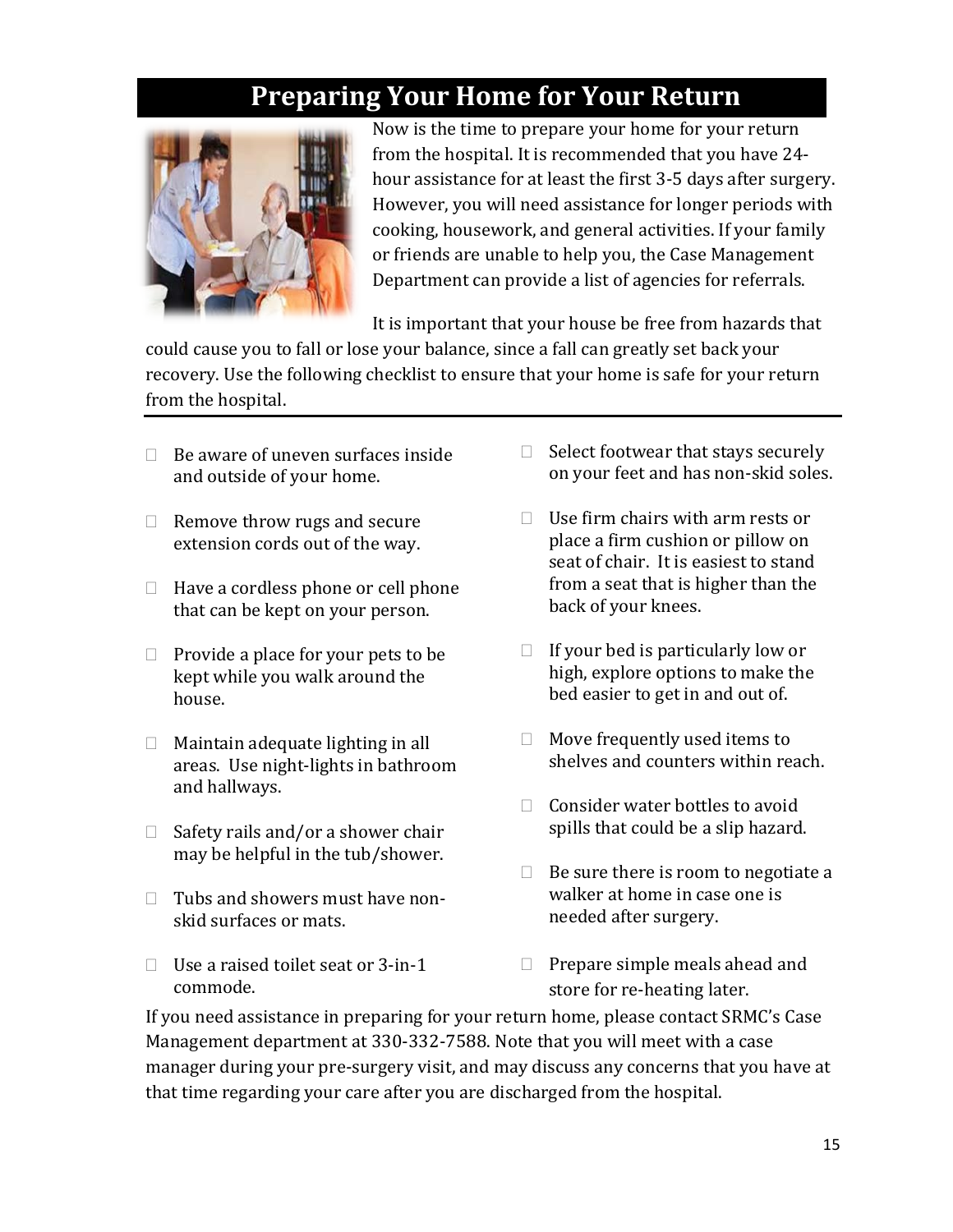## *Your Hospital Stay*

- **- Day of Surgery**
- **- Surgery**
- **- Recovery Room**
- **- Nursing and Post-Surgery Schedule**
- **- Physical & Occupational Therapy**
- **- A Word About Pain**
- **- Blood Loss and Transfusions**
- **- Getting Ready for Discharge**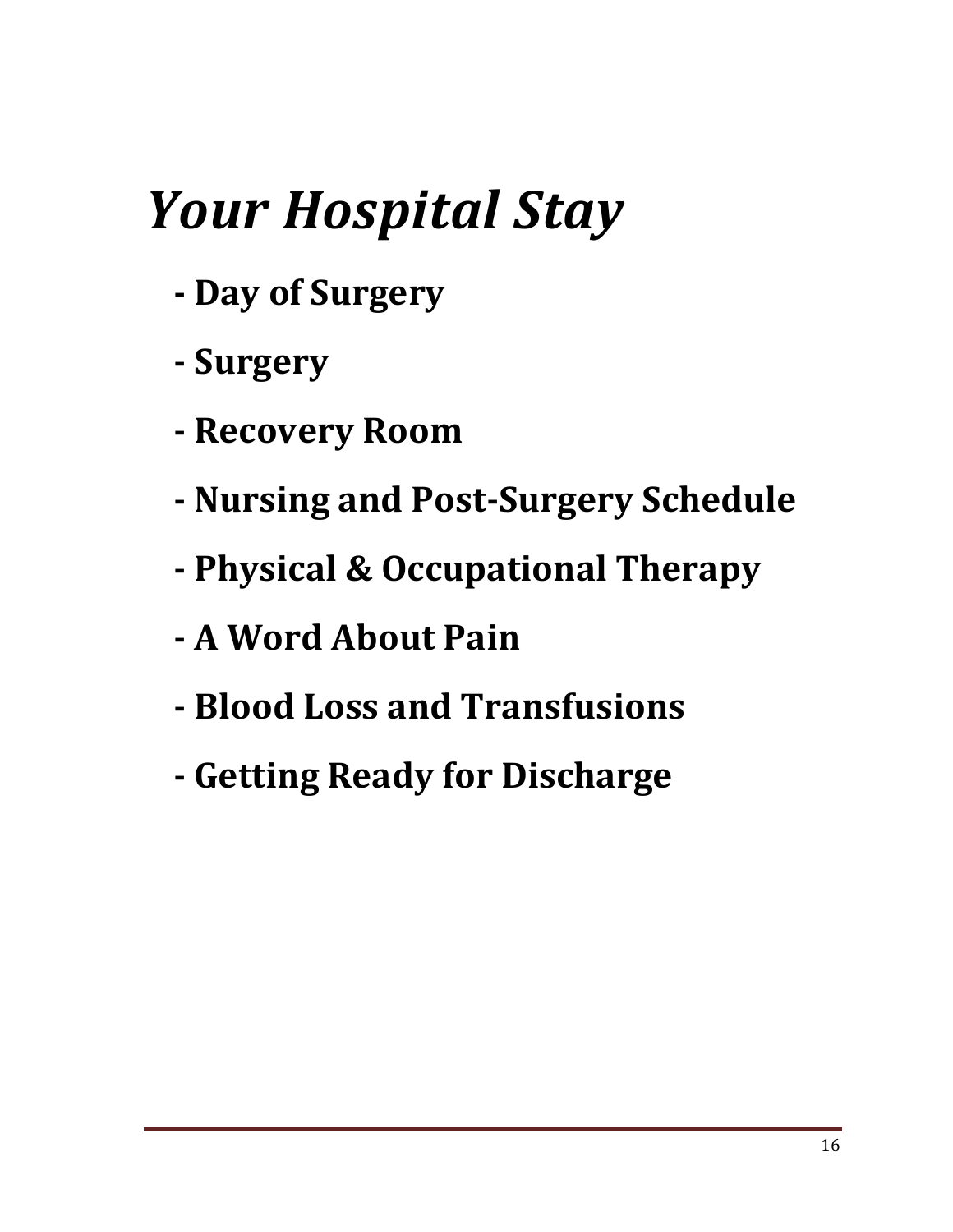## **Day of Surgery**

#### **Before You Come to the Hospital**

- $\Box$  Do not take any medications the morning of your surgery, except as directed by your physician.
- $\Box$  Do not eat or drink anything.
- $\Box$  Please refrain from using any tobacco products the morning of your surgery.
- $\Box$  Leave all valuables at home. Do not wear any makeup, hair gel/hair spray, perfume or jewelry.
- $\Box$  Remove all piercings, fingernail and/or toenail polish, and contact lenses.
- $\Box$  Wear loose fitting, comfortable clothing.
- $\Box$  Use the Sage wipe as directed during your pre-surgery visit.

**Please bring your joint replacement manual with you to the hospital.**

#### **Arriving at the Hospital**

Please arrive on time for your surgery, which is usually 90 minutes to 2 hours before your scheduled surgery time. Patients arriving for surgery are encouraged to enter the



Salem Regional Medical Center campus from Pershing Street and be dropped off at the Surgery Center entrance, with parking available in the lower level of the parking deck or the outdoor outpatient lot. Report to the Surgery Center on the ground floor of the hospital. After checking in at the reception desk, you will be shown to the Surgery Waiting Room and then go to your room in the pre-op unit. Here, the nurses will make you comfortable, perform a brief history and physical examination, start an IV and answer any questions.

For your safety:

- A nurse will provide surgical consent forms for you to sign.
- You will be asked to verify your name, birth date, procedure and surgeon's name. This is a normal routine that helps enhance patient safety. Don't be alarmed if you are asked to provide this information more than once.
- A name bracelet will be placed on your wrist. If you have any allergies, you may be given a special bracelet to wear.
- An anesthesiologist or CRNA (Certified Registered Nurse Anesthetist) will meet with you at this time to discuss any changes in your medical condition.
- You will meet a surgery nurse in the Pre-op Unit and you will be transported to the operating room at the appropriate time.
- Do not be alarmed if different staff members ask you the same questions. This is intentionally done to ensure your safety.

**Family and Friends:** Family members are welcome to accompany you on the day of your surgery. However, for the comfort and privacy of our other patients, we ask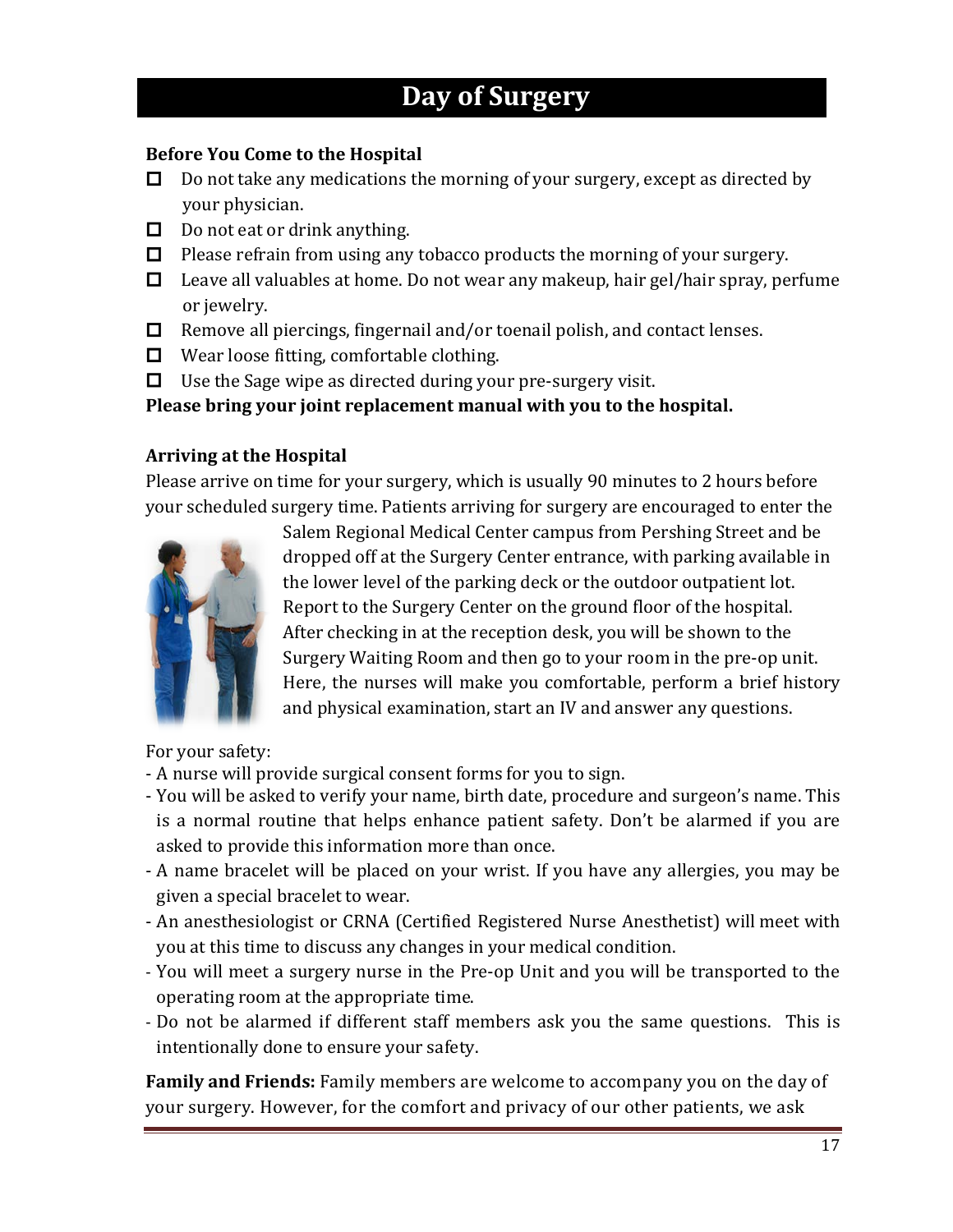that when you are in your room preparing for surgery, no more than two guests remain with you.

While you are in surgery and the Post Anesthesia Care Unit (PACU), your loved ones are welcome to relax in the Surgical Waiting Room. Please have them notify the waiting room's receptionist for whom they are waiting. The Surgery Waiting Room includes a computerized patient tracking board so that they can receive general updates regarding your status. Patient privacy is protected by using special codes, rather than patient names. Upon entering the Surgery Waiting Room, your loved ones can get their code from the volunteer on duty. General updates will be given, such as "In Recovery."

If your family leaves the Surgery Waiting Room for any reason, they should keep the receptionist informed of their whereabouts. They may also request a beeper to take with them, so they can be notified when to return to the area.

## **Surgery**

Once you are in the surgery area, you will be asked to move from the gurney to the operating table. This table works extremely well during your surgery, but it is not the most comfortable piece of furniture you have ever been on!

You will notice a flurry of activity around you. While the anesthesiologist hangs IVs, places monitors on you, and prepares for the type of anesthetic you will receive, the nurses will be preparing the room for surgery. A great deal of equipment needs to be prepared for each procedure.

When the surgery is completed, you will be transported to the Post Anesthesia Care Unit (PACU) or Recovery Room.

## **Recovery Room**

In the Recovery Room, also known as the Post Anesthetic Care Unit (PACU), you will be closely monitored by highly trained nurses. Your surgeon will notify your family of your condition and how your surgery went. Your pain should be under control; if it is not, bring this to the attention of your nurse. X-rays will be taken as necessary. Most likely, you will be breathing additional oxygen through a mask or nasal tube. You will be in the PACU for approximately 2 hours. Many patients require a longer stay. No visitors are allowed so that the nurse may provide the best environment for all patients. However, your nurse will keep them informed of your status. When you are medically stable, you will be transported to your patient room on the nursing floor.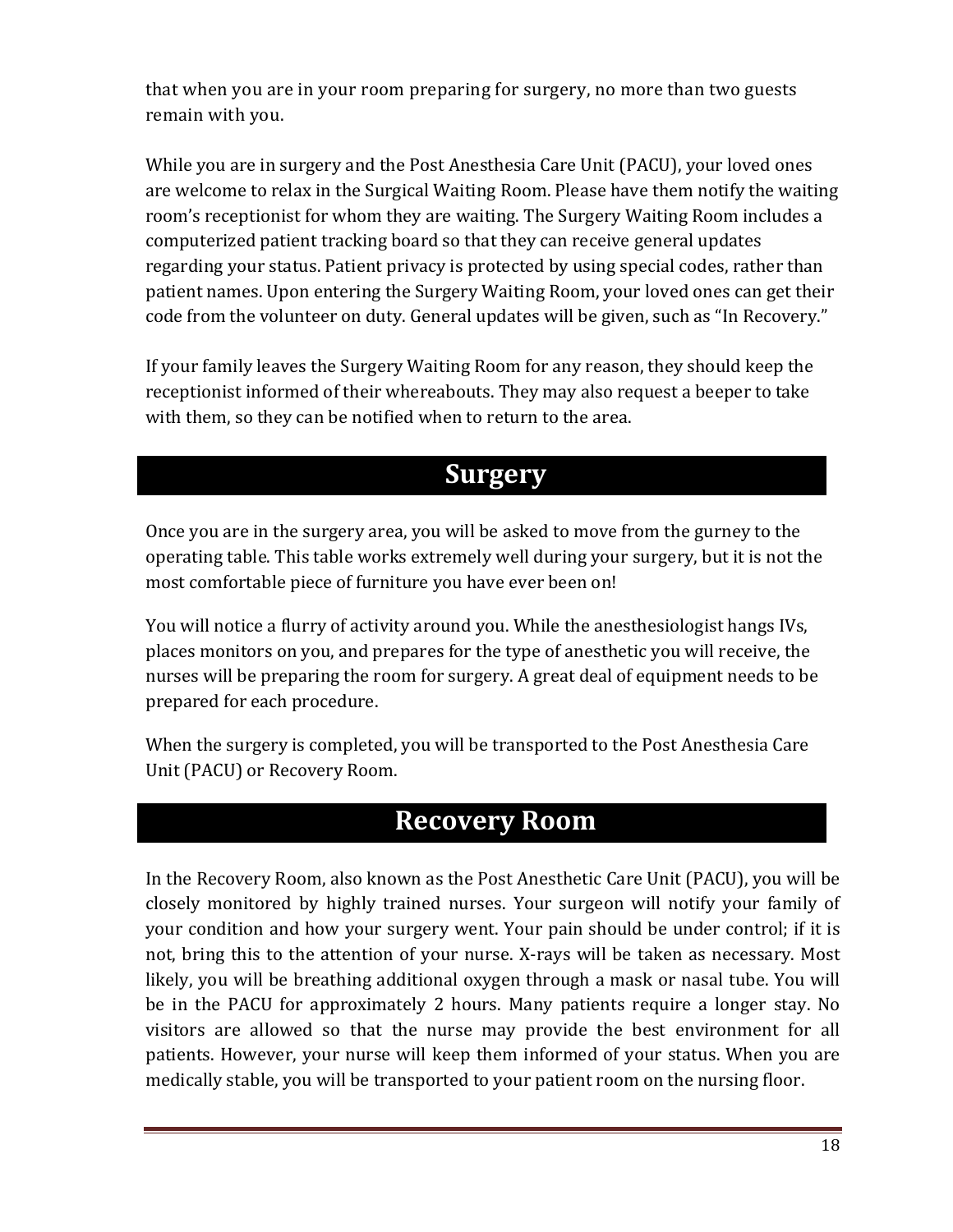## **Nursing Floor and Post-Surgery Schedule**



Once on the nursing floor, you will be cared for by an experienced staff of registered nurses, patient care assistants, physical therapists, and other clinical staff aides. A team approach to total joint patients has been established and is headed by your surgeon. Your care will follow a protocol designed to maximize your recovery.

Patients generally stay 2-3 nights in the hospital. This is a very busy time for you and your family. There are a lot of physical therapy and nursing instructions that have to be given in a very short amount of time. Written instructions will be provided to you prior to your discharge home.

As a general rule, the following will be your post-surgical schedule:

- **Day of Surgery:** Depending on your pain levels, you will rest, receive pain pills or IV medications as needed, do bed exercises, drink fluids, and advance to a regular diet as tolerated. Physical therapy will get you up and out of bed to walk with a walker depending on how you feel.
- **Day #1 After Surgery:** You will continue to progress to a regular diet, advance physical therapy, sit in a chair, wound drain removed (if one is in place), the catheter that was placed in your bladder may be removed, lab work drawn, and oxygen and pulse oximeter removed.
- **Day #2 After Surgery:** You will continue to walk with the physical therapist or nursing staff. If not already done, the bladder catheter will be removed. Depending on the dressings in place, the dressing may be changed and incision checked. Possible discharge home with family if you are doing well and are safe with physical therapy.
- **Day #3- 4 After Surgery:** Patients who need more physical therapy will continue to increase their activity level. Those who need to be transferred to a skilled nursing facility will have discharge arrangements made by case management.

## **Physical & Occupational Therapy**



**Physical Therapy:** The physical therapist (PT) works with you primarily on exercises and walking. He or she will begin to work with you on the day of your surgery. Your PT will teach you necessary precautions to allow proper healing and functioning of your new joint. They will get you up and walking with a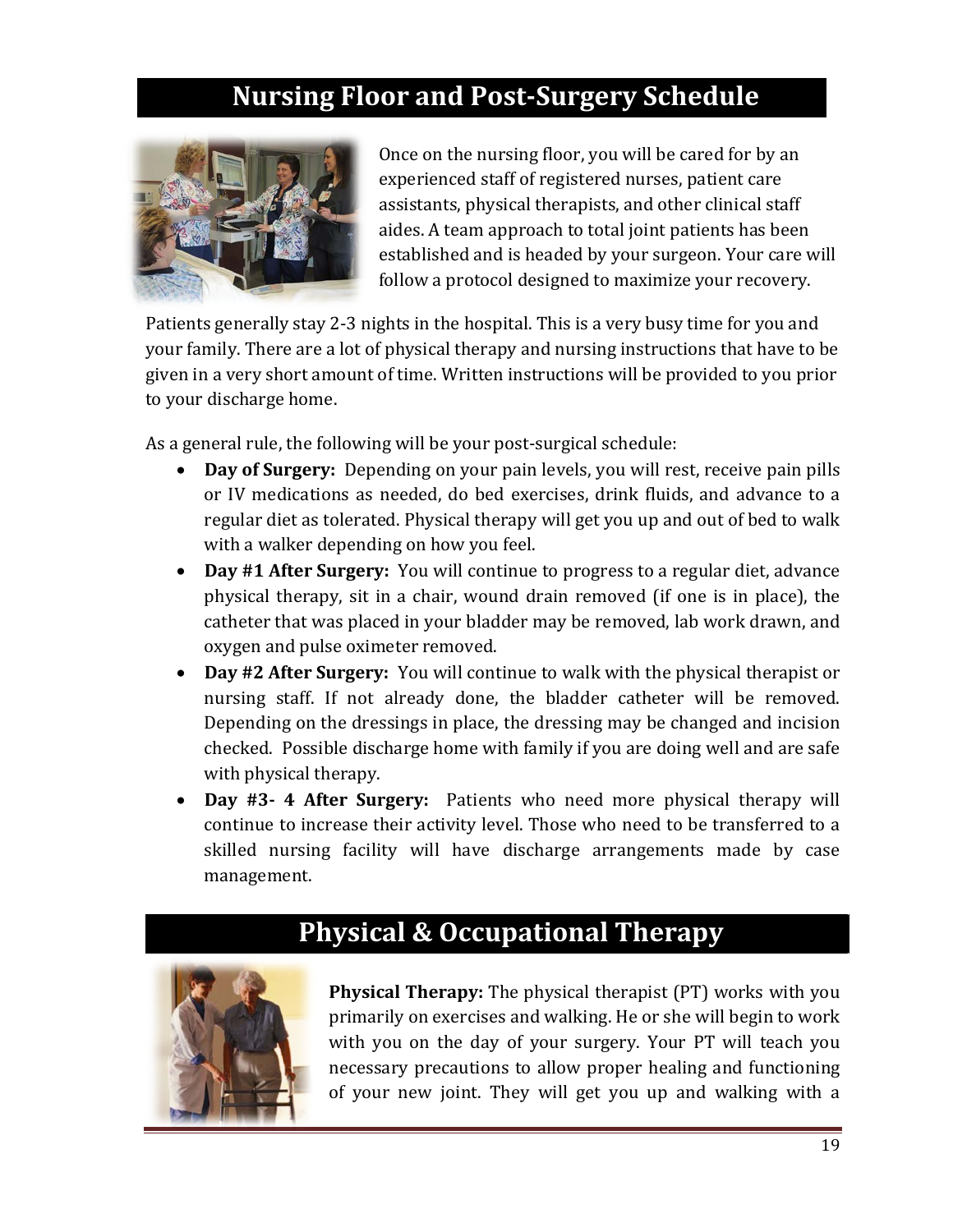walker, cane or crutches after your surgery, and work with you 1-2 times a day in the hospital. You will not be able to get out of bed after the surgery without a PT until it is determined you are safe enough to get up with the nursing staff. You will be taught exercises, transfer techniques (for getting in and out of bed), walking with a walker or crutches, and safe stair climbing.

The PT will instruct you on how much weight you can put on your leg when you get up. The majority of patients can be full weight bearing right away after surgery. Your weight bearing status is determined by your surgeon during the time of surgery and is to remain in place for 6 weeks.

**Occupational Therapy:** The occupational therapist works on activities of daily living assistance (i.e. dressing and bathing). This will be done on an individual basis depending on your needs and safety.

**Home Care Needs**: You will need special equipment at home to help you with a safer and easier recovery. This equipment will be ordered for you by the case manager, and may include an elevated toilet seat (3-in-1 commode), front wheel walker, cane, hip kit or crutches. Most patients also benefit from a detachable shower head and grab bar in the shower, both of which should be installed by you before surgery.

#### **How long do I need to go to therapy?**

Physical therapy is an integral part in your recovery following a joint replacement surgery. If your physician feels you need to see a physical therapist following your operation, your progress will determine the duration of that therapy. The therapist will additionally instruct you in exercises that you can perform on your own without supervision. When you reach the goals that your therapist outlines with you and your therapist feels that you have reached independence, your therapy will be discontinued.

## **Medications and Pain Management**



Patients undergoing joint replacement surgery are generally ordered certain classes of medications during their hospital stay. These frequently include antibiotics, pain medications, and medicine to prevent or control nausea or an upset stomach. The nursing staff will discuss with you what medications have been ordered, what they are used for, and the common side effects that you may experience when taking these medications.

In addition, your healthcare team is aware of your concern about pain and is committed to answering your questions and managing surgical pain. Please know that it is the primary goal of the team to keep your pain as well-controlled as possible in a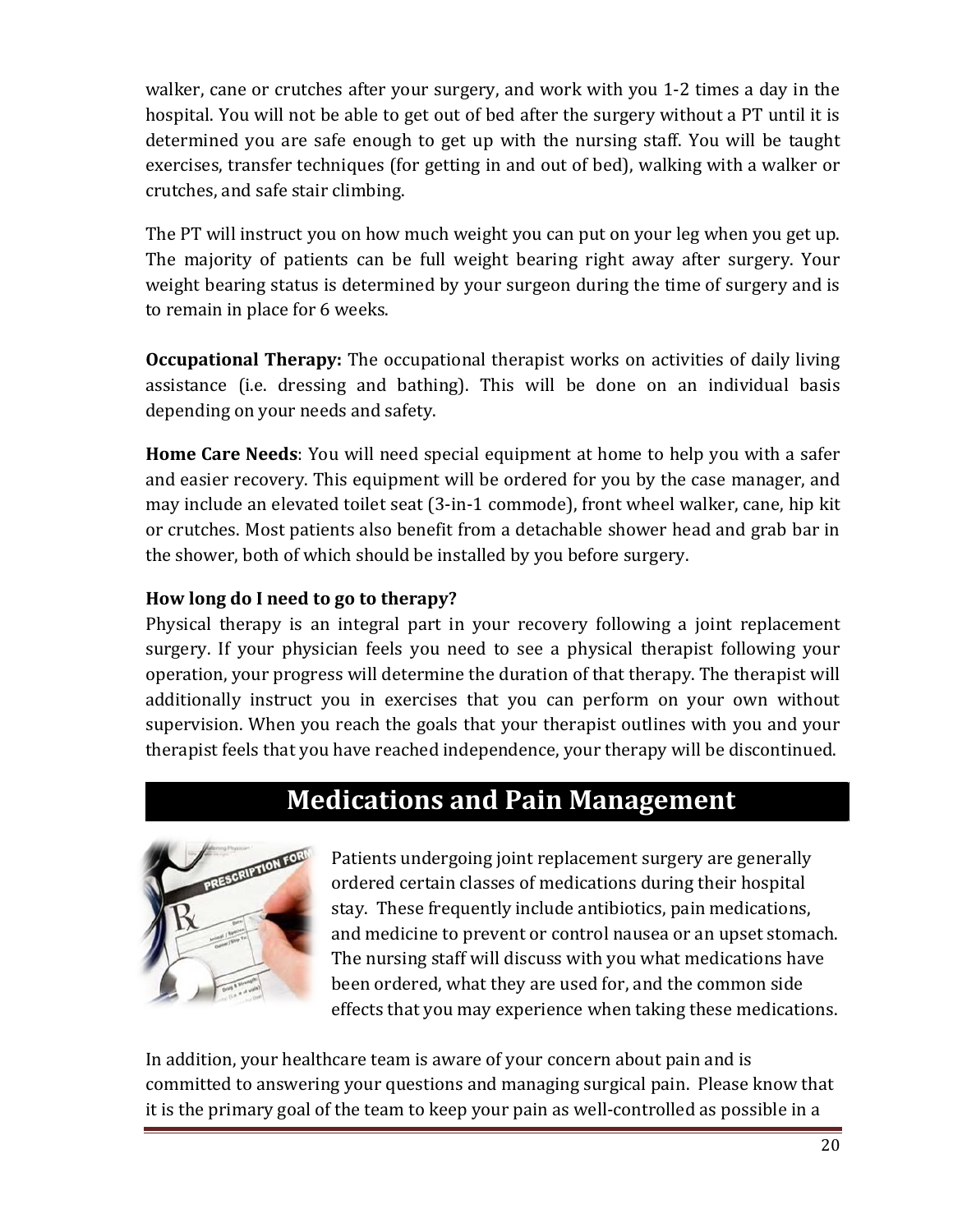safe manner. This may mean that you have some pain, but not severe pain. Please feel free to discuss your pain with any member of our team.

Pain is different for everyone. Some patients have minimal pain after surgery whereas others have more severe pain. It is important to understand that surgery will not relieve your joint pain immediately. Pain after surgery occurs in a cycle. It begins and increases until medication interrupts it. The aim of good pain control is to treat the pain before it becomes intolerable. If at any time you experience severe pain, let your nurse know immediately. There are several different types of pain control methods available that will keep you comfortable and allow you to be up and walking shortly after surgery.

**Nerve Block:** The surgical site is injected with local anesthetic at the end of surgery. The nerve block can last for as long as 24 hours depending on the location and type of block used.

**Pain Medication:** The nurses will start you on oral pain medications right away, which may be even before surgery. A balanced mix of narcotic pain killers, anti-inflammatory drugs, and anti-nausea medications may be used.

**How long will my pain last?** How long a person experiences pain after total joint replacement is variable, but your pain should gradually diminish over time. You will likely require prescription pain medicine for the first 4-6 weeks after surgery. In general, you should then be able to switch to over-the-counter pain medicines, such as an anti-inflammatory or Tylenol. Most people are able to decrease the use of prescription pain medication over the first few weeks and rarely require prescription narcotic medication longer than 3 months after surgery. If you still require narcotic pain medication beyond 3 months after surgery, a pain management specialist may be recommended.

Pain after knee replacement surgery is not uncommon for several months after your surgery and during your initial recovery. Patients often describe a tightness and stiffness even 1-2 years after surgery. In addition, minor discomfort related to a replaced joint may on occasion linger for 6-12 months. Some therapy and exercises will also cause mild to moderate pain for some period of time. If the pain persists, let your doctor know.

## **Blood Loss and Transfusions**

You may need blood after surgery, although this is becoming less frequent. Changes in surgical techniques with smaller incisions and exposures have decreased the need for self-donated blood (autologous) and donor blood (allogenic) transfusions.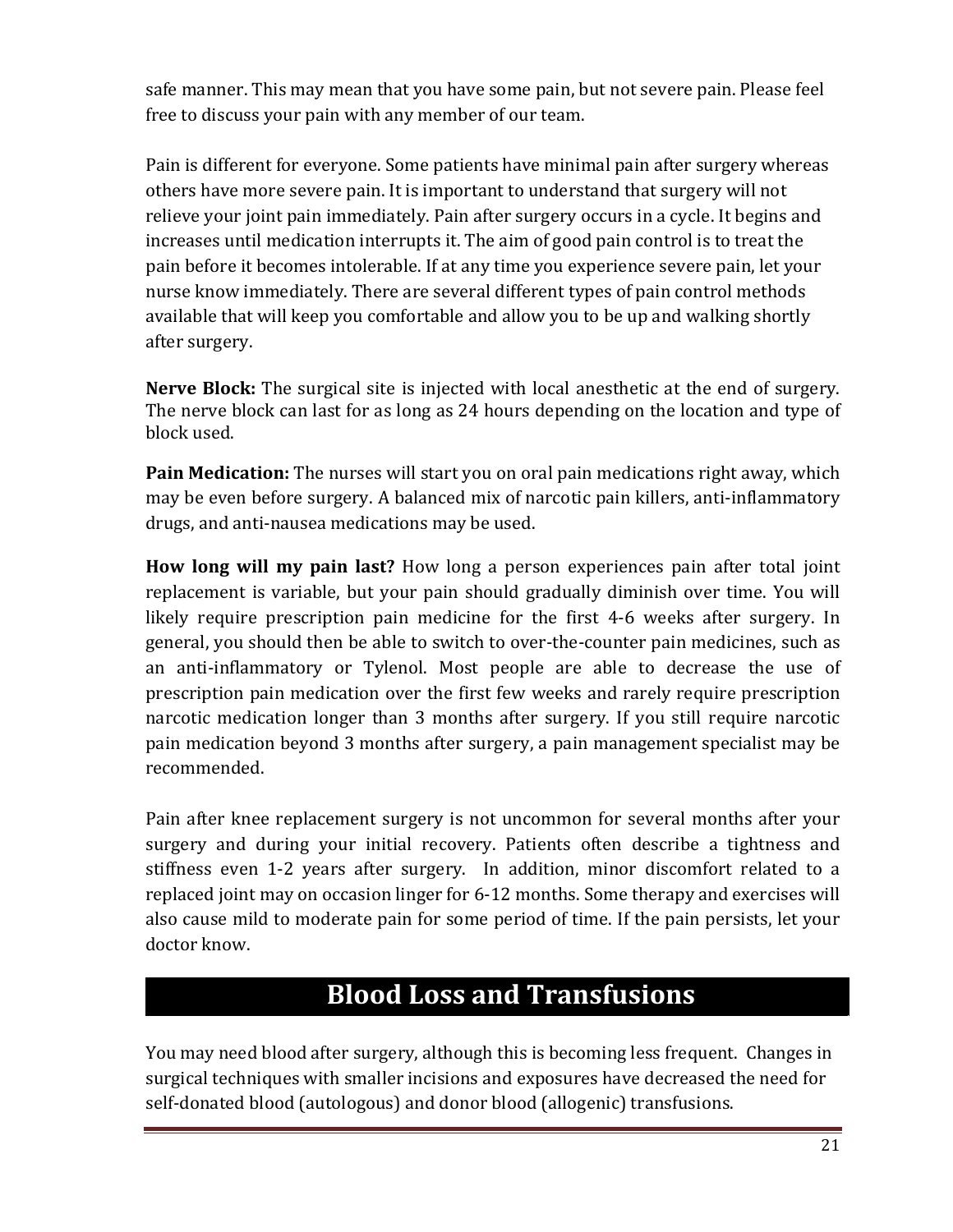Patients are transfused only if they have a significant decrease in their blood count (anemia) post-operatively and/or have symptoms related to anemia. Your surgeon will let you know if donating your own blood prior to surgery is recommended for you. Patients undergoing hip replacement with the anterior approach typically do not need to donate blood prior to surgery.

A **Blood Transfusion Consent** form will be given to you during your pre-surgery appointment at the hospital.

## **Getting Ready for Discharge**



If you are discharged home, you should be able to:

- Get in and out of bed independently.
- Be independent in bathing and dressing.
- Get your own food prepared as needed.
- Identify medications, name the side effects, and know when to take them.
- Take care of your incision and dressing after surgery.
- Follow weight bearing precautions as ordered by your surgeon.
- Correctly use a walker, crutches, or a cane.
- Participate in a home exercise program.
- Go up and down stairs safely and correctly if necessary.
- Get in and out of a car correctly and safely.
- Be able to use home equipment effectively.
- Have a follow up appointment with your surgeon.
- Have contact information for the home health agency and physical therapists.

If you have a long car ride home, stop every 45-60 minutes and get out of the car to do some walking to prevent blood clots from forming. Also, do ankle pumps in the car while riding home.

If you live alone, it is highly recommended to have a family member or a friend stay with you for a few days after discharge from the hospital.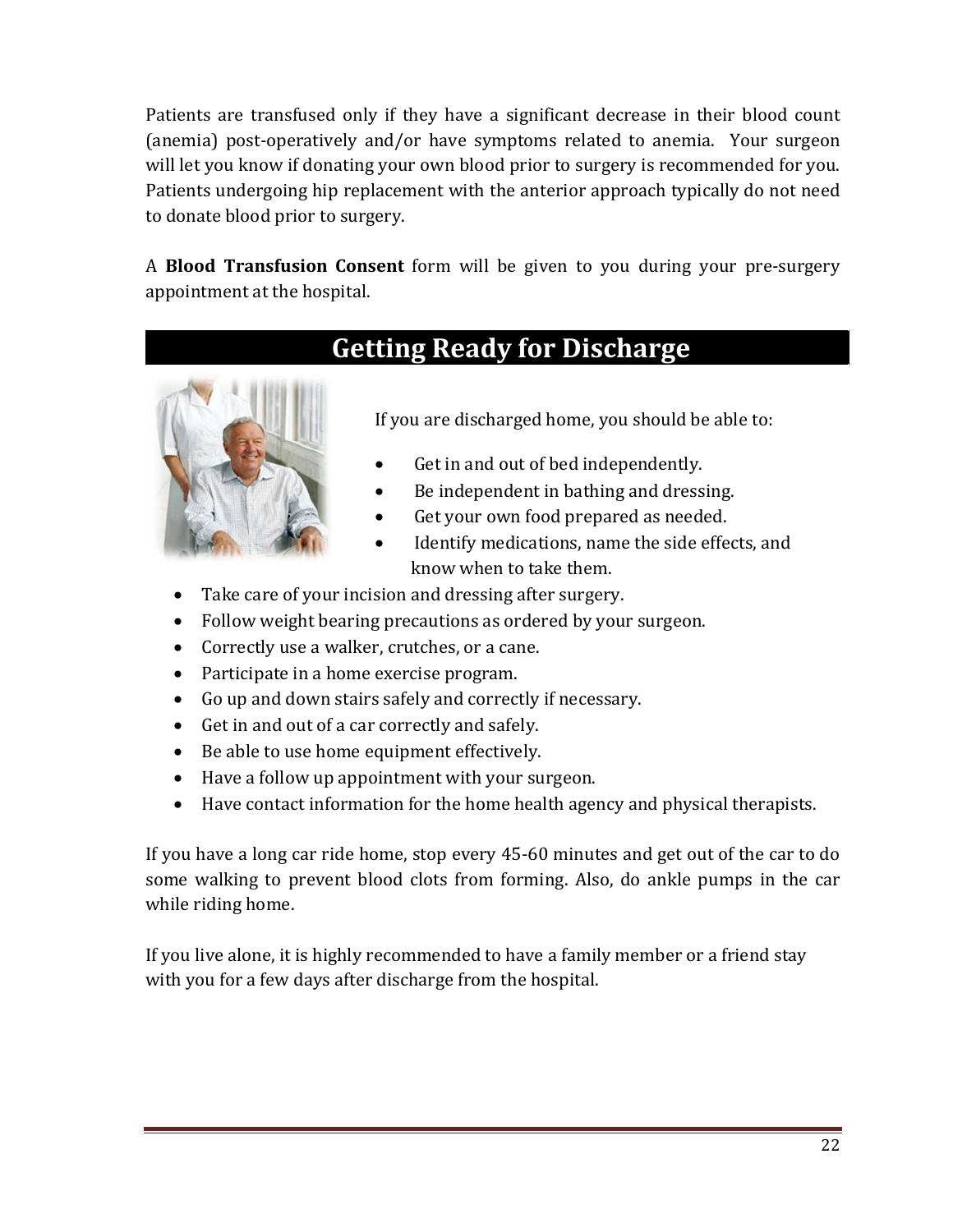## *After Your Hospital Stay*

- **- Rehabilitation Needs**
- **- Follow-up Care**
- **- Return to Daily Activities**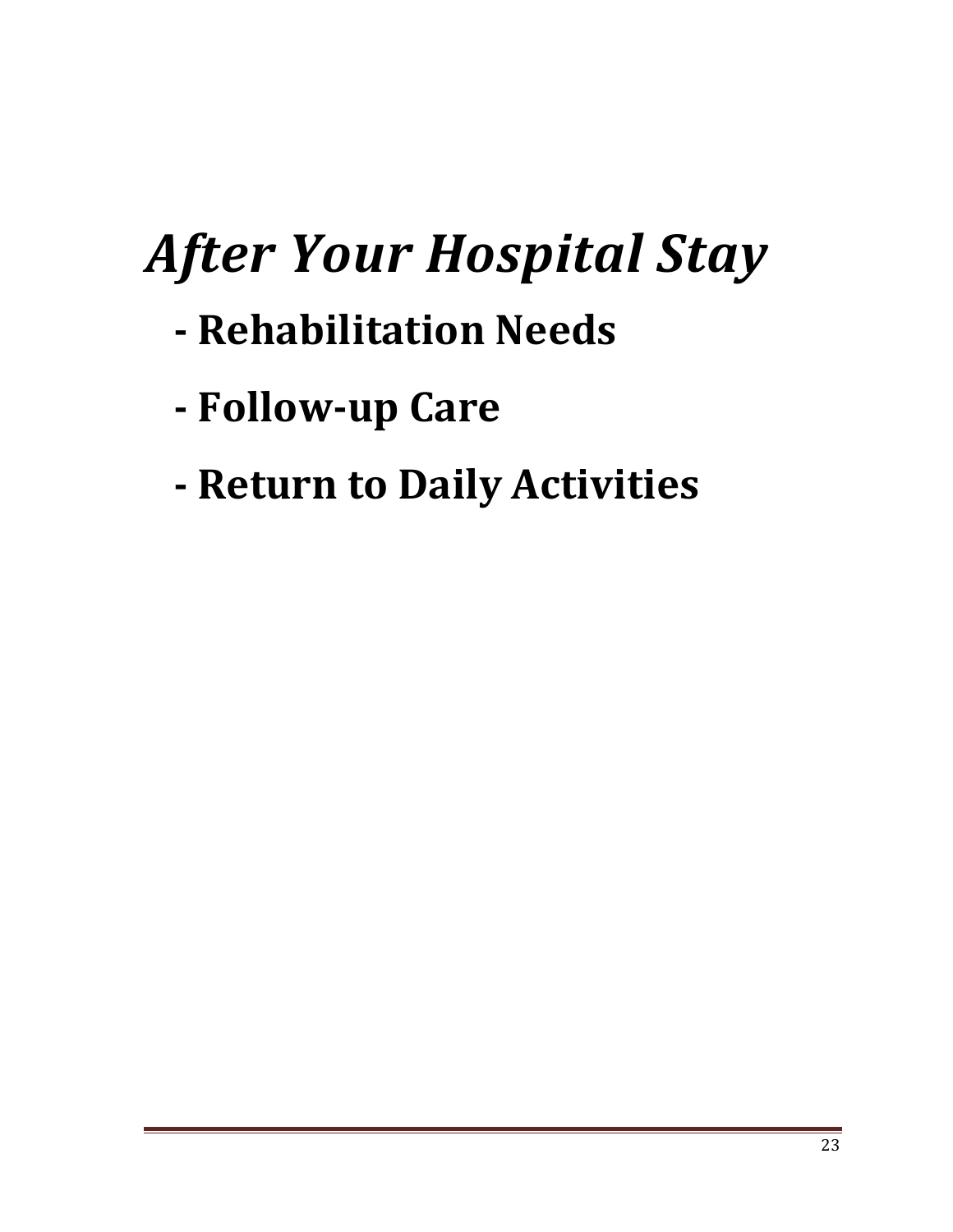## **Rehabilitation Needs**

Transfer to an Inpatient Rehabilitation Unit or a Skilled Nursing Unit after your hospital stay, will be done ONLY for those patients needing additional monitored



therapy. Therapy is a continuation of what you have read in this manual and learned in the hospital. Living alone is not considered to be a reason for going to rehabilitation.

**Your transfer for rehabilitation or skilled nursing depends on:**

- **- Questions asked before surgery about your health, help at home and activity level**
- **- How you progress in the hospital after surgery**

Insurance companies have very specific criteria for patients needing rehabilitation or skilled nursing care, and your case manager will address these requirements if it is determined that you have a medical necessity for a transfer to a rehabilitation facility.

The rehabilitation or skilled care unit is a place where people go for additional therapies for several days up to 3 weeks. Patients with many different types of medical conditions are on this type of unit, including: strokes, fractures, injuries and total joint replacements. Because the rehabilitation of, or recovery from an injury or surgery takes longer the older you are, most of the patients in these types of units are older. A **rehabilitation unit or a skilled nursing facility is not a nursing home!**

These facilities are also not a hospital, but a care facility where the focus is on gaining independence. This means that although clinical care is provided by nurses, the nurse to patient ratio is different than in the hospital. To be admitted to a rehabilitation unit, you must be able to participate in 3 hours of therapy per day, 5 days per week. The three hours are split between Physical Therapy and Occupational Therapy. You will receive less therapy on the weekends.

Therapies are done on an individual and group basis. The average length of stay is one week. This stay is covered by Medicare and most major insurance groups. Prior to admission, your insurance coverage will be verified by a case manager.

You will be getting dressed daily, so please bring several changes of loose-fitting clothes that you normally wear at home. Some exercises are done in a therapy gym, so slacks or sweat pants are helpful. Meals are served in a central dining room or in your room. You will be encouraged to bathe, dress, and perform daily hygiene independently with the assistance of your therapists.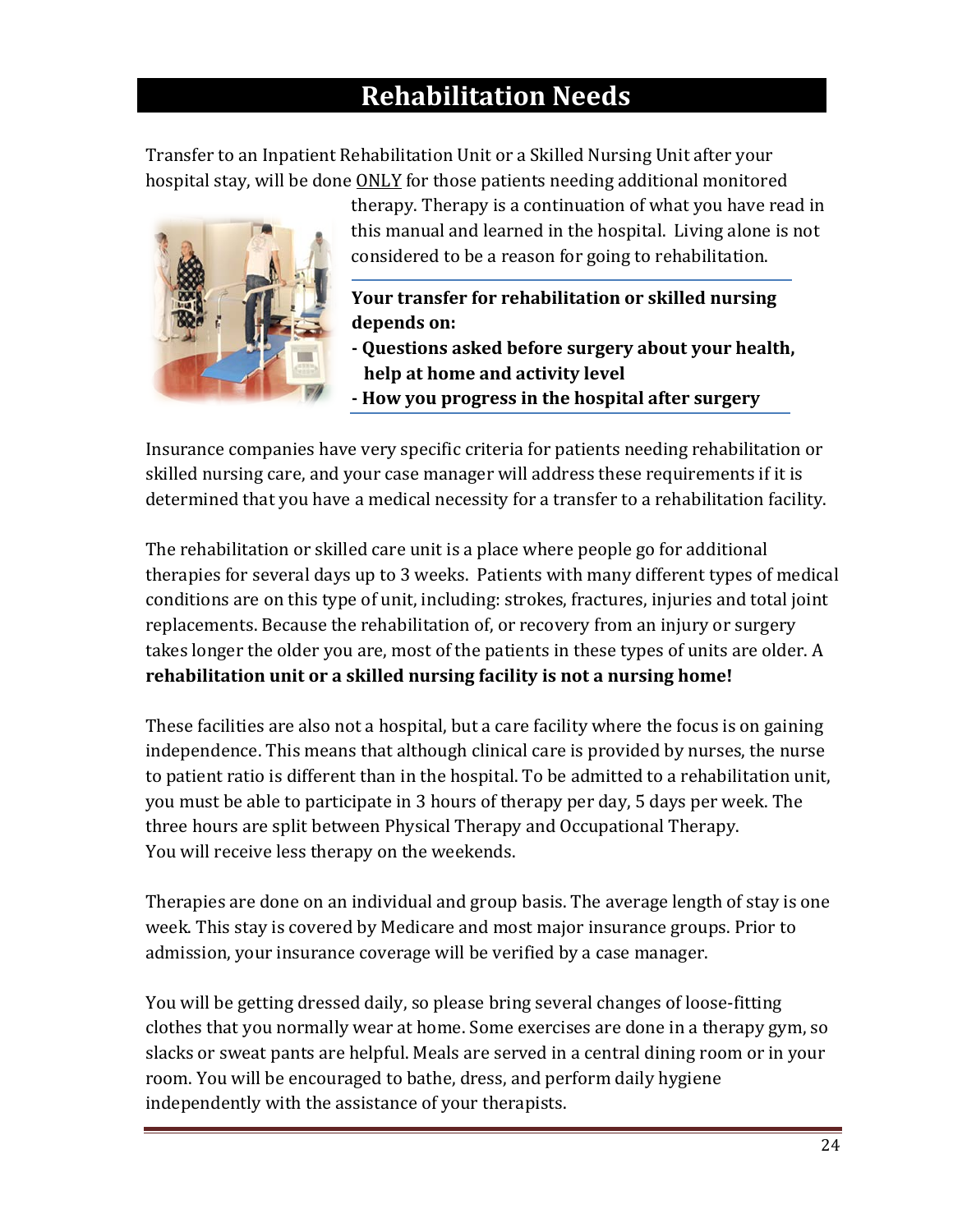While on the rehabilitation or skilled nursing unit, you will be followed by a health care team: a medical physician (who may or may not be your family doctor), nurses, therapists, a dietician and a case manager. The goal of this team is to safely return you to your pre-surgery living situation. Your mobility skills are practiced and increased daily so that when you go home, you will be able to take care of yourself.

**~ Please note that Salem Regional Medical Center has a skilled nursing facility for patients meeting medical necessity for this type of care after hospital discharge.**

## **Follow-up Care**

Follow Up!

After you have returned home, you will need follow-up care at routine times, assuming all is going well.

**10-14 Days After Surgery:** You will be seen at home by a nurse for removal of your staples. If you have been at a rehabilitation facility or a skilled nursing facility, this may have already been done. You will be instructed on how to care for your incision and you will be given a discharge instruction sheet from the hospital. You will need extra dressings for the dressing changes at home if you do not have an occlusive (waterproof) dressing in place. If you have an occlusive dressing in place, it will be removed at 7 days post-operative.

**6 Weeks After Surgery:** Patients are typically seen in the surgeon's office for an incision check, examination, assessment of your progress and x-rays. You may be given new instructions and exercises to help you regain your strength and mobility. Exercise is the key to getting your strength back, and the choice not to exercise can make your joint stiff and limit your range of motion. A prescription for outpatient physical therapy will be provided if you need formal physical therapy. Sexual intercourse can be resumed at this time.

**Further Follow-up**: Follow up appointments may be scheduled depending on your progress, usually at 3, 6 and 12 months after surgery; and then every other year. These visits will include x-rays, which sometimes show problems long before you feel that anything is wrong. Please note that the post-surgery follow up schedule as outlined is for patients progressing without problems. Should you have the need for more frequent visits, you may be asked to return at shorter intervals. If you have concerns or problems, call your orthopaedic surgeon so you can be seen sooner than your scheduled visit. You should also see your regular primary care physician within 2 months from the date of your discharge from the hospital. This visit will ensure that you are as physically fit as possible and allow you to maximize your recovery.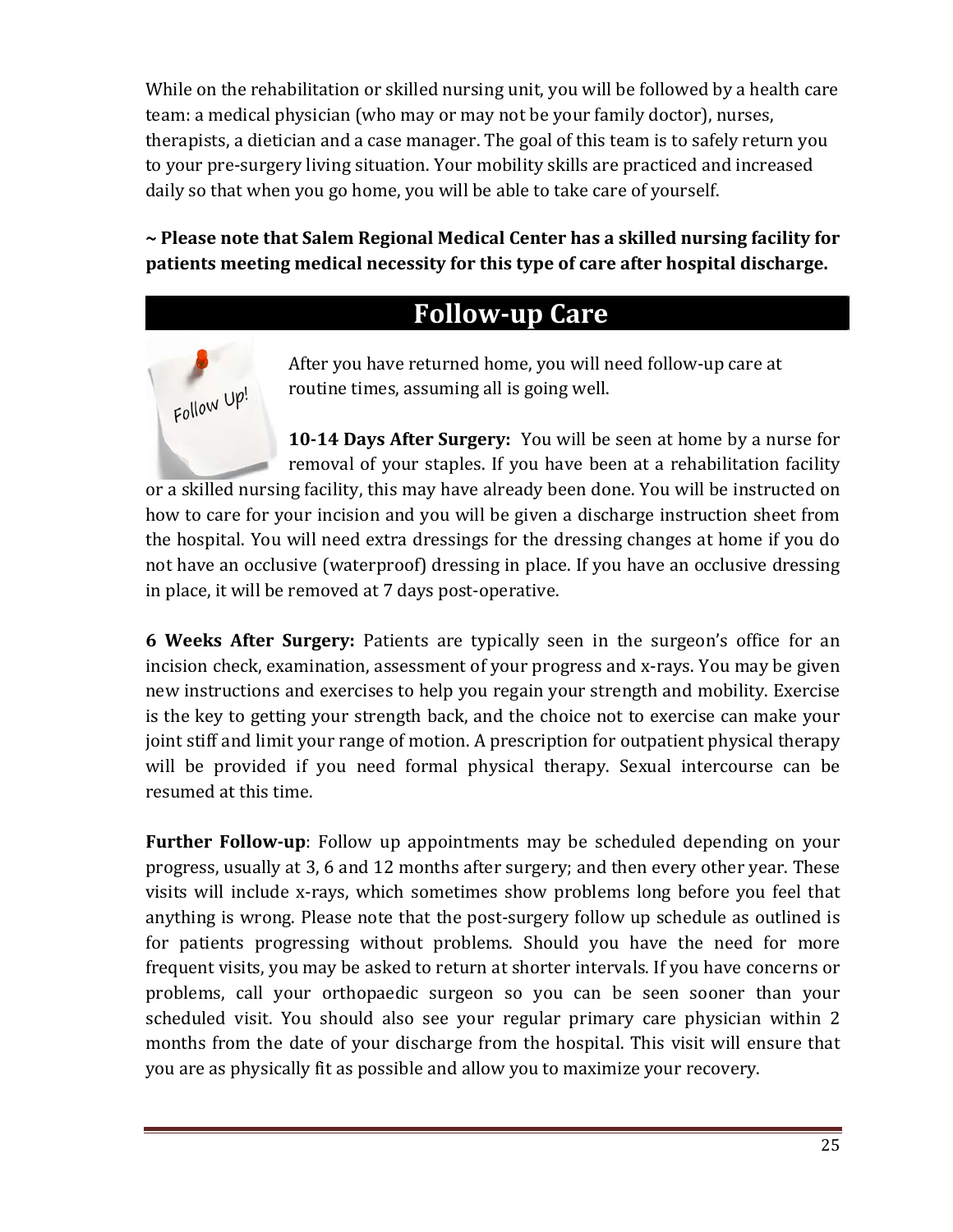## **Return to Daily Activities**

#### *Remember that you just had major joint surgery and your joint needs time to heal. Slowly increase your daily activities to a level similar to your normal activities.*



**Use of Mobility (Walking) Aids:** The time that you may need a walking aid is variable. In general, if your surgeon allows you to place as much weight as tolerated on your total joint replacement, most patients use a walker for a few weeks and then a cane for another 2-4 weeks. You should use a walking aid until you feel comfortable walking without one. Your physical therapist will help guide you through this transition.

**Return to Work:** Depending on the type of activities you perform at your job and the speed of your recovery, it may be several weeks before you are able to return to work. Your doctor will advise you when it is safe to resume your normal work activities. Typically, if your work is sedentary you may return when comfortable. If your work is more rigorous you may require up to 3 months before you can return to full duty. In some cases, more or less time is necessary. Do not lift heavy objects for the first three months, and then only with your surgeon's permission.

**Driving:** If you had surgery on your right knee, don't drive for at least 2 weeks. After this time, you may return to driving when you feel comfortable. If you had surgery on your left knee, you may return to driving automatic transmission vehicles as soon as 1 week, if you feel comfortable. Don't drive if you are taking prescription narcotics.

**Getting Into A Car:** Sit down on the edge of the car seat. Swing one leg over into the car, then the other. Pivot in seat to face forward, buckle seat belt.

**Getting Out of A Car:** Reverse the above process, but be sure to bend and straighten your operative knee first before you get out of the car as it may get stiff.

**Travel:** You can travel when you feel comfortable, which is generally about 6 weeks after surgery. However, when travelling, it is important to take some measures to



prevent blood clots, such as getting up to walk and stretching at least once every 1-2 hours during extended travel.

**Exercise and Leisure Activities:** Continue to do the exercises prescribed by your physical therapist for at least 2 months after surgery. In some cases, your doctor may recommend riding a stationary bicycle to help maintain muscle tone and flexibility. As soon as your doctor advises that you are physically able, you can return to many of the leisure activities you enjoyed before your

knee replacement. Lower-stress activities such as golf, hiking, walking, biking,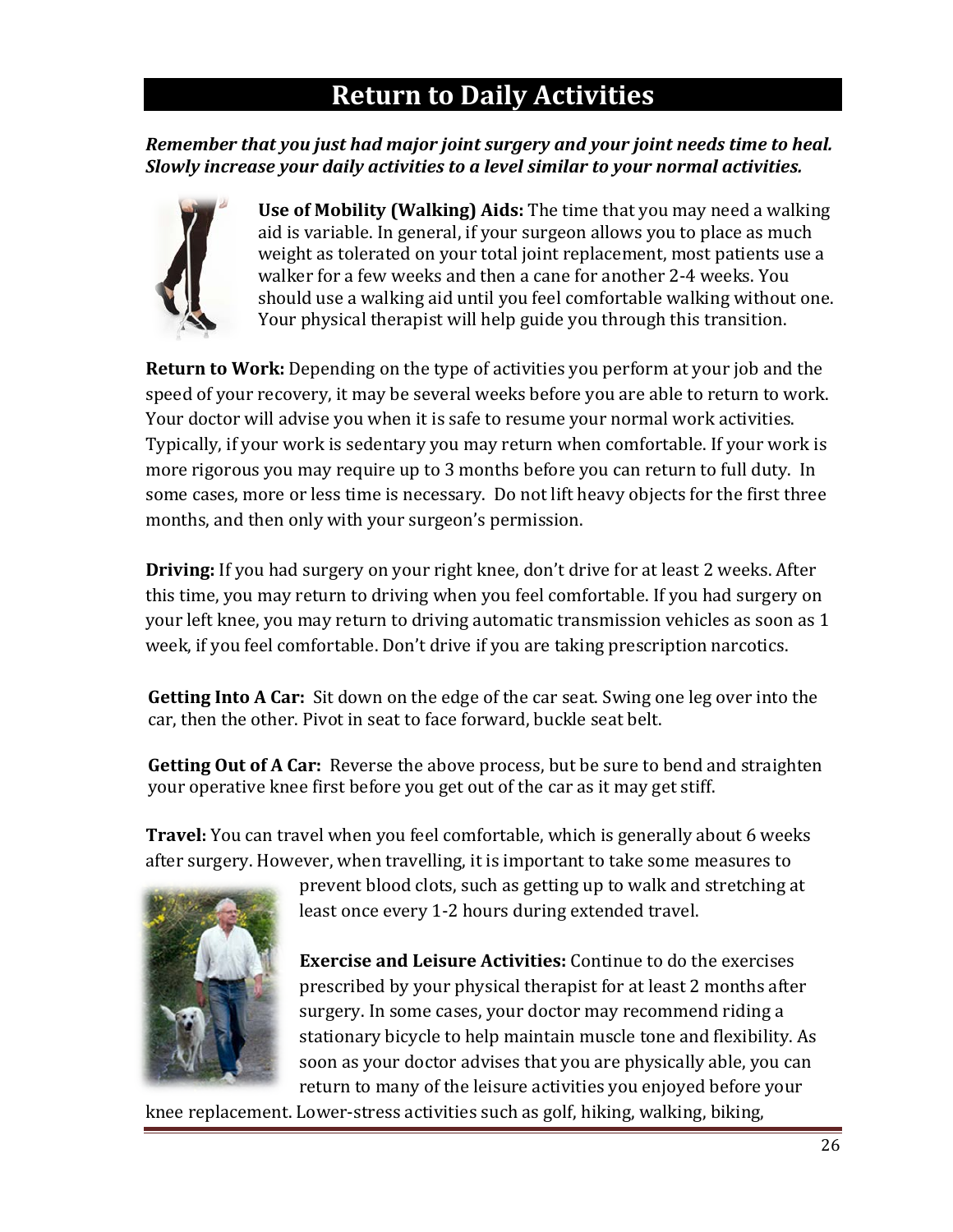stationary skiing (e.g., Nordic Track), and swimming are excellent forms of exercise for individuals with a knee replacement. Other activities may also be considered, including cross-country skiing, doubles tennis, table tennis and bowling.

#### In general:

- Walk as much as you would like, but remember that walking is no substitute for the exercises prescribed by your doctor and physical therapist.

- Swimming is an excellent low-impact activity after a total knee replacement; you can begin as soon as the sutures have been removed and the wound is healed.

- Lower impact fitness activities such as golfing, bicycling, and light tennis, put less stress on your knee joint and are preferable over high-impact activities such as jogging, racquetball and skiing.

There are different risks associated with certain types of leisure and sport activities. Some activities may lead to damage of your artificial joint over time, due to wear and tear of the joint. In general, the more vigorous the activity, the higher the risk of damaging the implant, which increases the wear and tear on the implant or increases the risk of loosening or dislocating the implant.

#### **Three major categories of activities should be avoided:**

- Activities that cause high-impact stresses on the implant

- Activities with potentially high risk of injury

- Activities that may result in falling or getting tangled with opponents, risking a fracture of the bone around the implant or loosening of the implant. These types of activities include competitive racquet sports (such as singles tennis, squash, and racquetball), high-impact aerobics, high intensity jogging, water skiing, power gliding, Alpine skiing, mogul skiing, martial arts, rope jumping, and rough contact sports (such as football, soccer, lacrosse, basketball, baseball, handball, and volleyball)

| <b>Impact Level</b>         | <b>Examples</b>            | <b>Recommendations</b>                 |  |
|-----------------------------|----------------------------|----------------------------------------|--|
| - Stationary cycling<br>Low |                            | - Can improve good health              |  |
|                             | - Calisthenics             | - Desirable for most patients, may     |  |
|                             | - Golf                     | increase rate of wear                  |  |
|                             | - Stationary skiing        | - Orthotics and activity modifications |  |
|                             | - Swimming, water aerobics | can reduce impact loads                |  |
|                             | - Walking                  | - Concentration on conditioning and    |  |
|                             | - Ballroom dancing         | flexibility rather than strengthening  |  |
| Potentially                 | - Bowling                  | - Desirable for most patients, may     |  |
| Low                         | - Fencing                  | increase rate of wear                  |  |
|                             | - Rowing                   | - Requires pre-activity evaluation,    |  |

| Examples of activities and recommended participation levels are listed below: |  |
|-------------------------------------------------------------------------------|--|
|-------------------------------------------------------------------------------|--|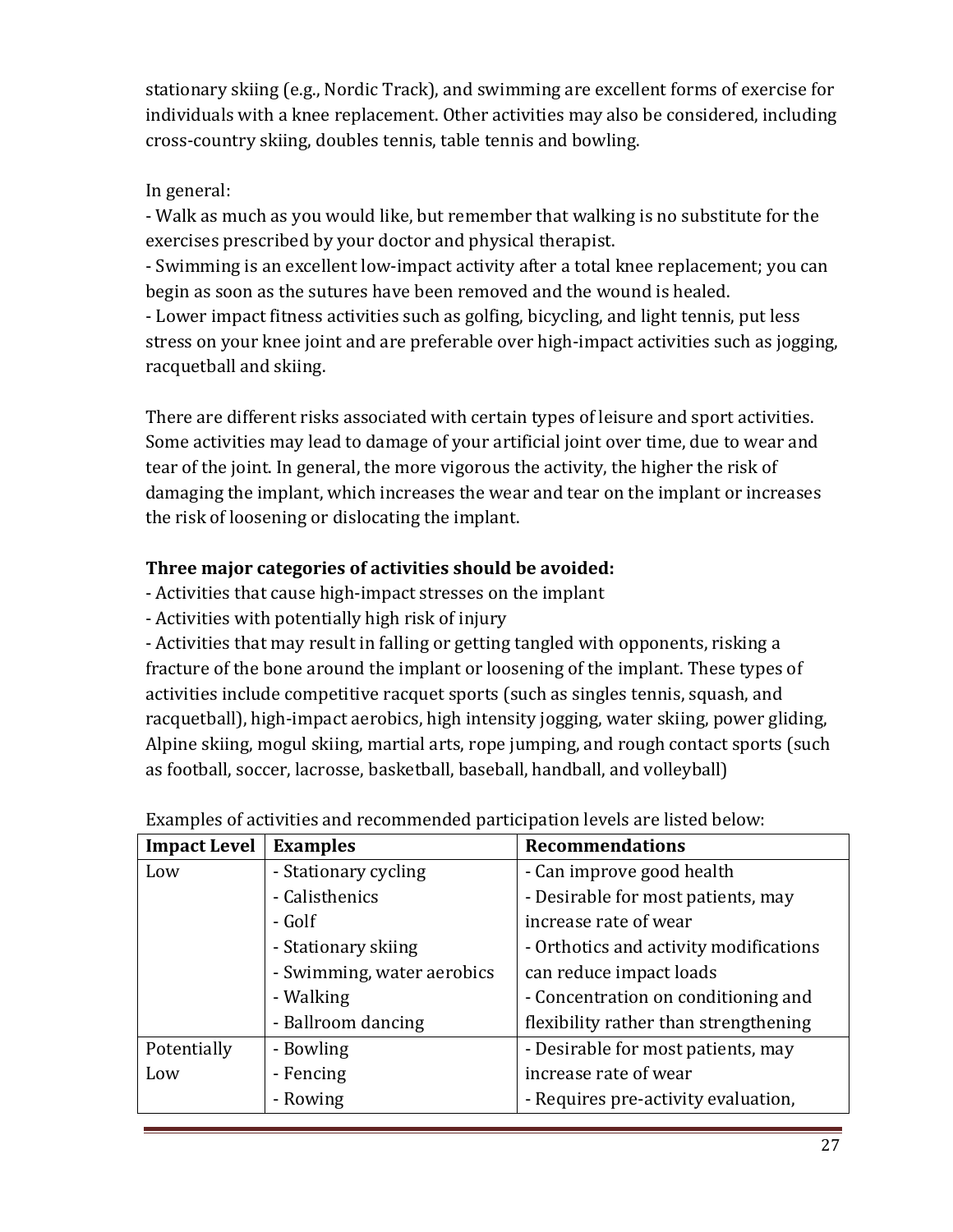|      | - Isokinetic weight-lifting | monitoring and development of           |
|------|-----------------------------|-----------------------------------------|
|      | - Sailing                   | guidelines by surgeon                   |
|      | - Speed walking             | - Balance must be intact                |
|      | - Cross-country skiing      | - Orthotics and activity modifications  |
|      | - Table tennis              | can reduce impact loads                 |
|      | - Jazz dancing and ballet   | - Emphasize high number of              |
|      | - Bicycling                 | repetitions with minimal resistance     |
| High | - Baseball/softball         | - Should be avoided                     |
|      | - Football                  | - Significant probability of injury and |
|      | - Handball/racketball       | need for revision                       |
|      | - Jogging/running           |                                         |
|      | - Volleyball, soccer        |                                         |
|      | - Water skiing, karate      |                                         |

The way a knee replacement will perform depends on your age, weight, activity level and other factors. There are potential risks and recovery takes time. If you have conditions that limit rehabilitation, you should not have this surgery. Only an orthopaedic surgeon can advise you if a knee replacement is right for you.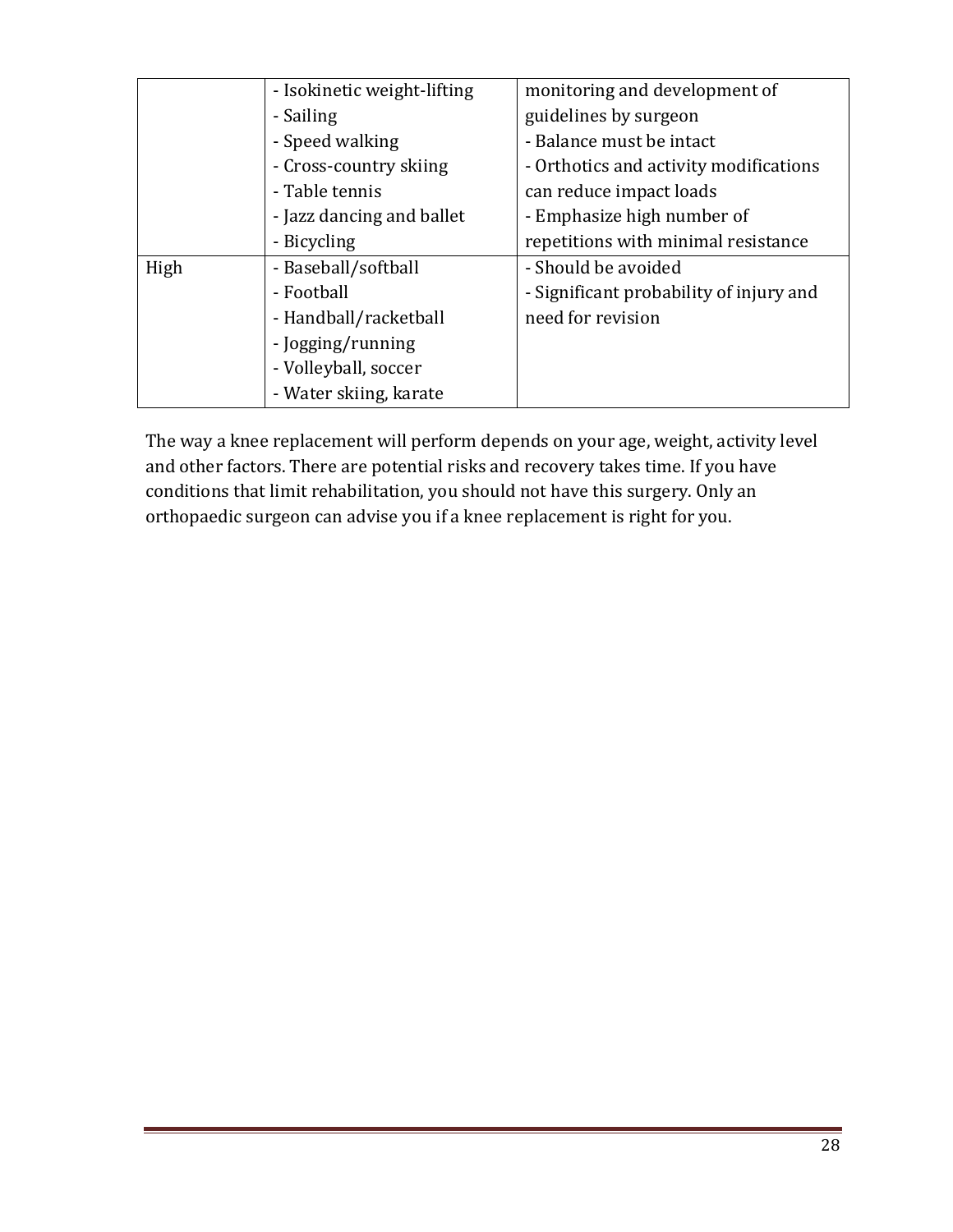## *Problems to Watch for After Surgery*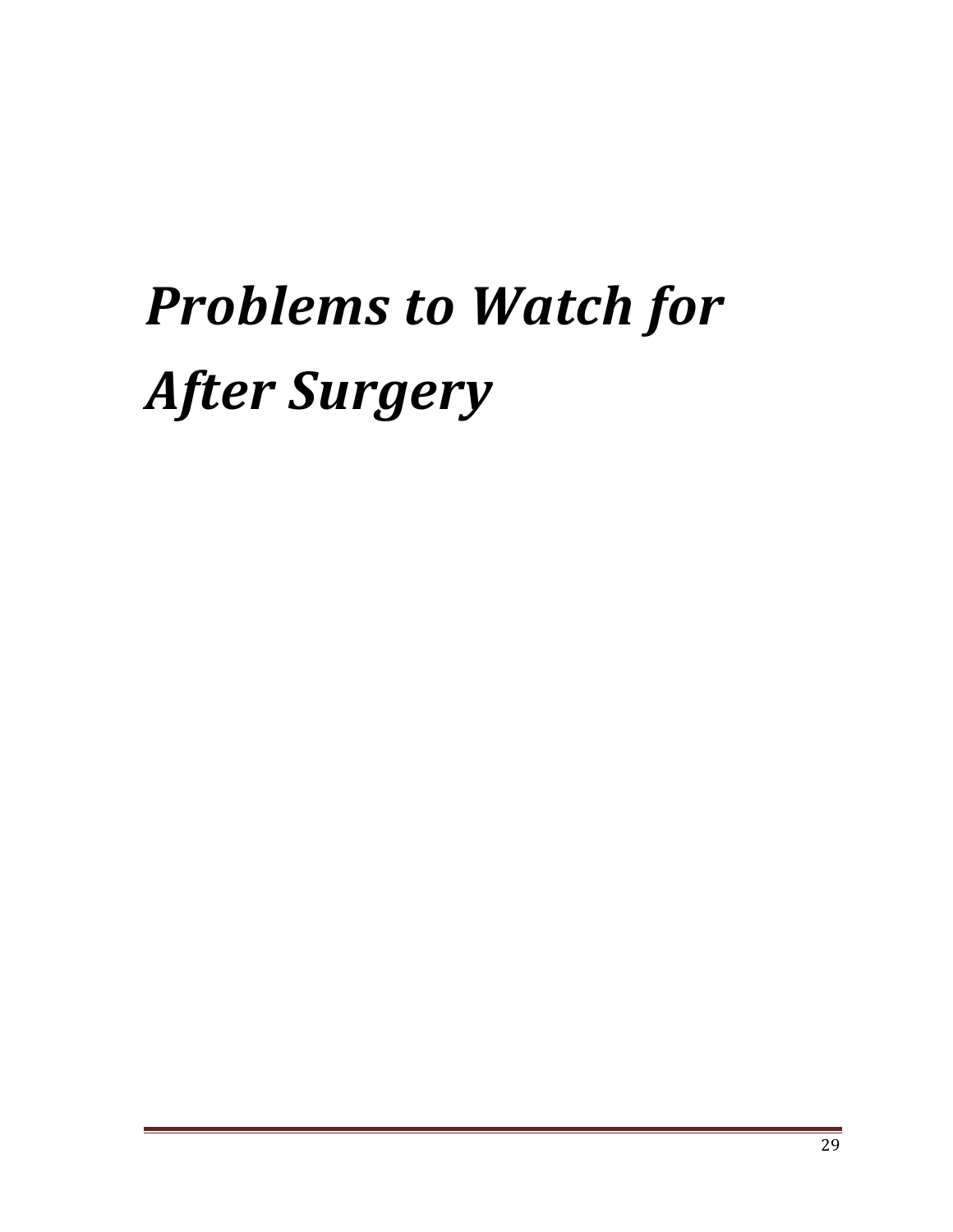## **Some Problems to Watch for After Surgery**



**Signs and Symptoms of Infection:** Infection is a very serious complication after total joint replacement. As such, it is important to be aware of the signs and symptoms of infection. Patients may experience persistent fever (>102°), chills or night sweats. In addition, it is important to closely monitor your incision. Be aware of any redness and

drainage from your surgical incision.

Please call your orthopaedic surgeon's office if:

- The incision becomes red or "angry looking."
- You notice an increase in any type of drainage through the incision or drain site.
- The area around the incision becomes more swollen and doesn't respond to rest and elevation (elevation defined as your foot above the level of your heart).
- You have a body fever that is not getting better.

A good rule of thumb is, **when in doubt, call.**

**Swelling & Blood Clots:** It is normal to have swelling and tenderness of the knee after surgery. Swelling around the incision area varies after surgery from patient to patient. Initially, ice is most helpful to keep down swelling and diminish pain. Heat should be avoided for 6 weeks following surgery.

For most patients, this area will stay noticeably swollen for 3-6 months after surgery. Generally, this gets better gradually over time. It often takes weeks and even months for this to fully resolve.

However, if the swelling of the entire leg occurs that does not go down with elevation (foot above the level of your heart) or after resting overnight, this may be a sign of a blood clot. Should you notice leg, ankle, or foot swelling that does not respond to rest and elevation, please call us. Blood clots can form in your calf or thigh, and there is usually tenderness of the calf or inner thigh along with swelling. Redness in these areas is also sometimes seen. Many people develop blood clots without any sign of a problem so, **when in doubt, call.**

**Chest Pain:** If you are having chest pain and/or shortness of breath, it is best to call 911 and go to the nearest hospital.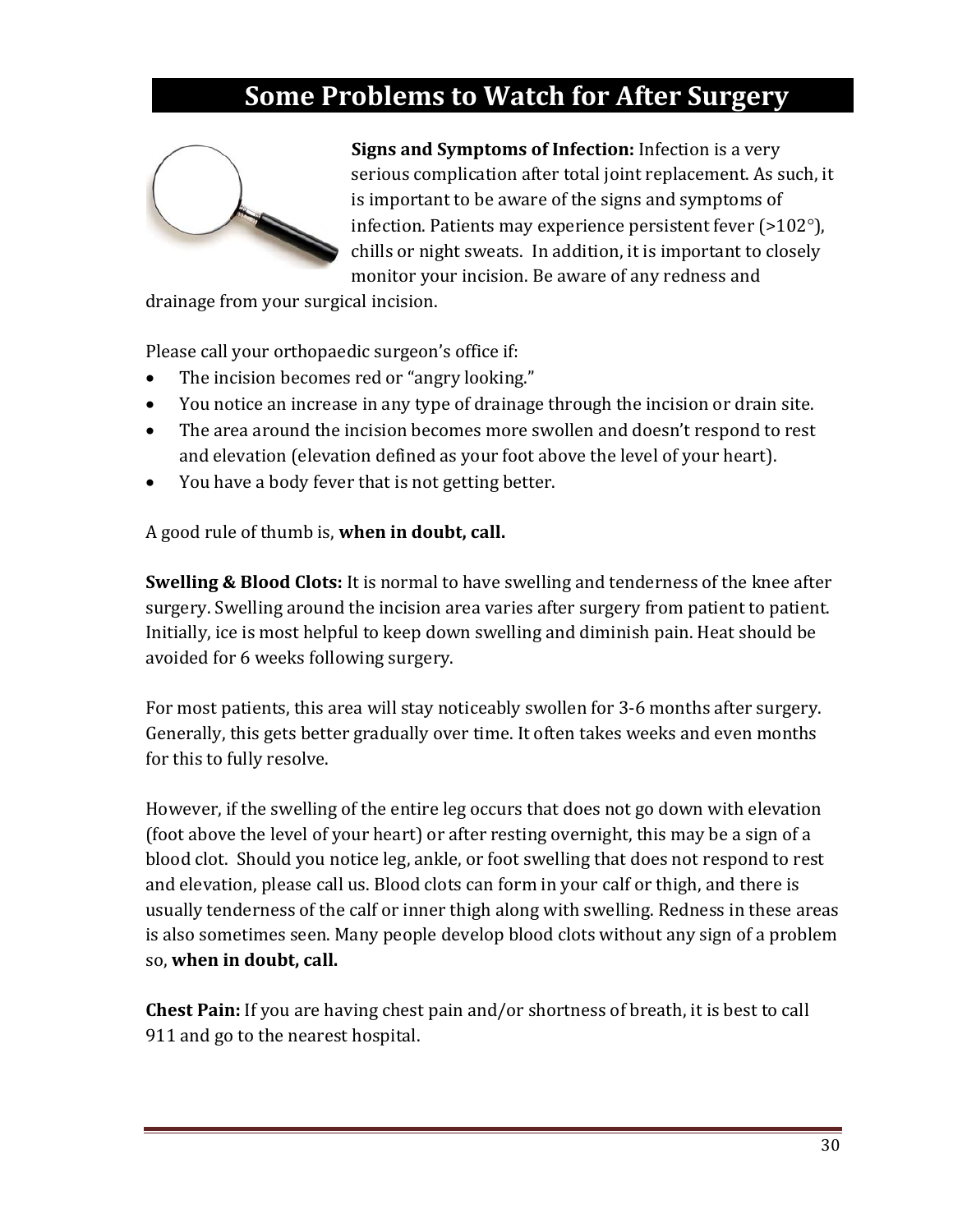## *Other Considerations*

## **Cost and Insurance**

It is very important for patients to know their insurance policy information and the coverage that they have. Our surgery scheduling staff will obtain the proper authorizations for surgery and the hospital stay. They can also refer you to the proper sources at the hospital to answer your questions regarding coverage.

## **Words of Encouragement**

The entire Team is committed to the successful outcome of your surgery. We have prepared this manual so that you have the information and support needed to be an active participant on our Team. If you have any questions or concerns, feel free to ask any member of our staff.

You will also have an opportunity to provide feedback about this process, and will receive a follow-up survey that will come through the mail about 6 weeks after your surgery.

*Thank you for reading this manual.*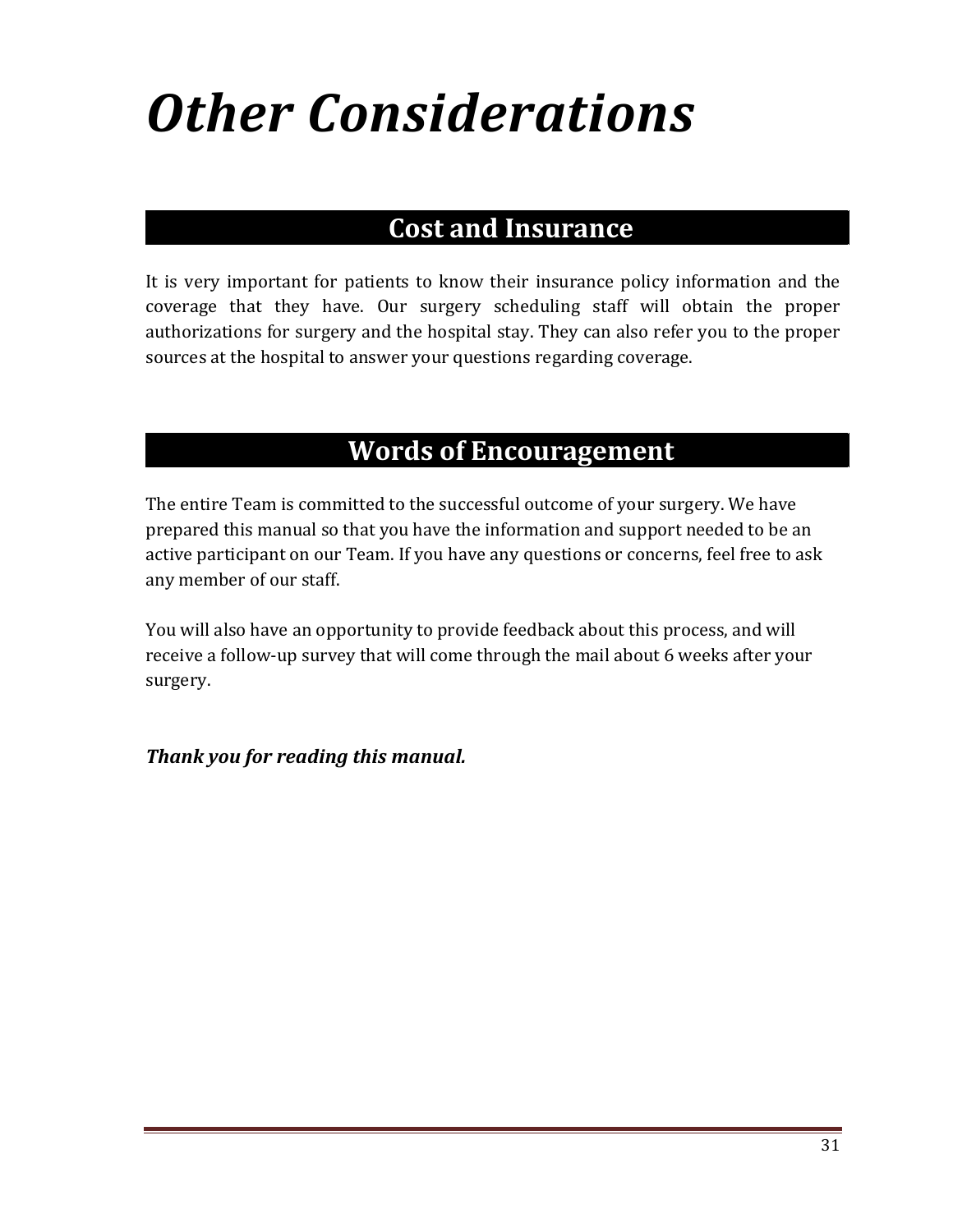## **Shared Decision Making: Acknowledgement of Understanding**

Shared decision making occurs when a health care provider and a patient work together to make a health care decision that is best for the patient. This process takes into account evidence-based information about available options, the health care provider's knowledge and experience, and the patient's values and preferences.

Our Team feels it is of utmost importance that YOU, the patient, be well informed before the surgery. This has been shown to improve your results after the surgery.

I have read the joint replacement manual, understand its contents, and feel prepared for surgery. My surgeon has discussed all applicable treatment alternatives with me, and we have agreed that a total joint replacement is an appropriate course of treatment. I understand if I have a further question or concern, I may contact the SRMC orthopaedic team at 330-332-7244, my family doctor or my orthopaedic surgeon.

| Print Patient Name: Mannell Allen Mannell Allen Mannell Allen Mannell Allen Mannell Allen Mannell Allen Manne |  |
|---------------------------------------------------------------------------------------------------------------|--|
|                                                                                                               |  |
|                                                                                                               |  |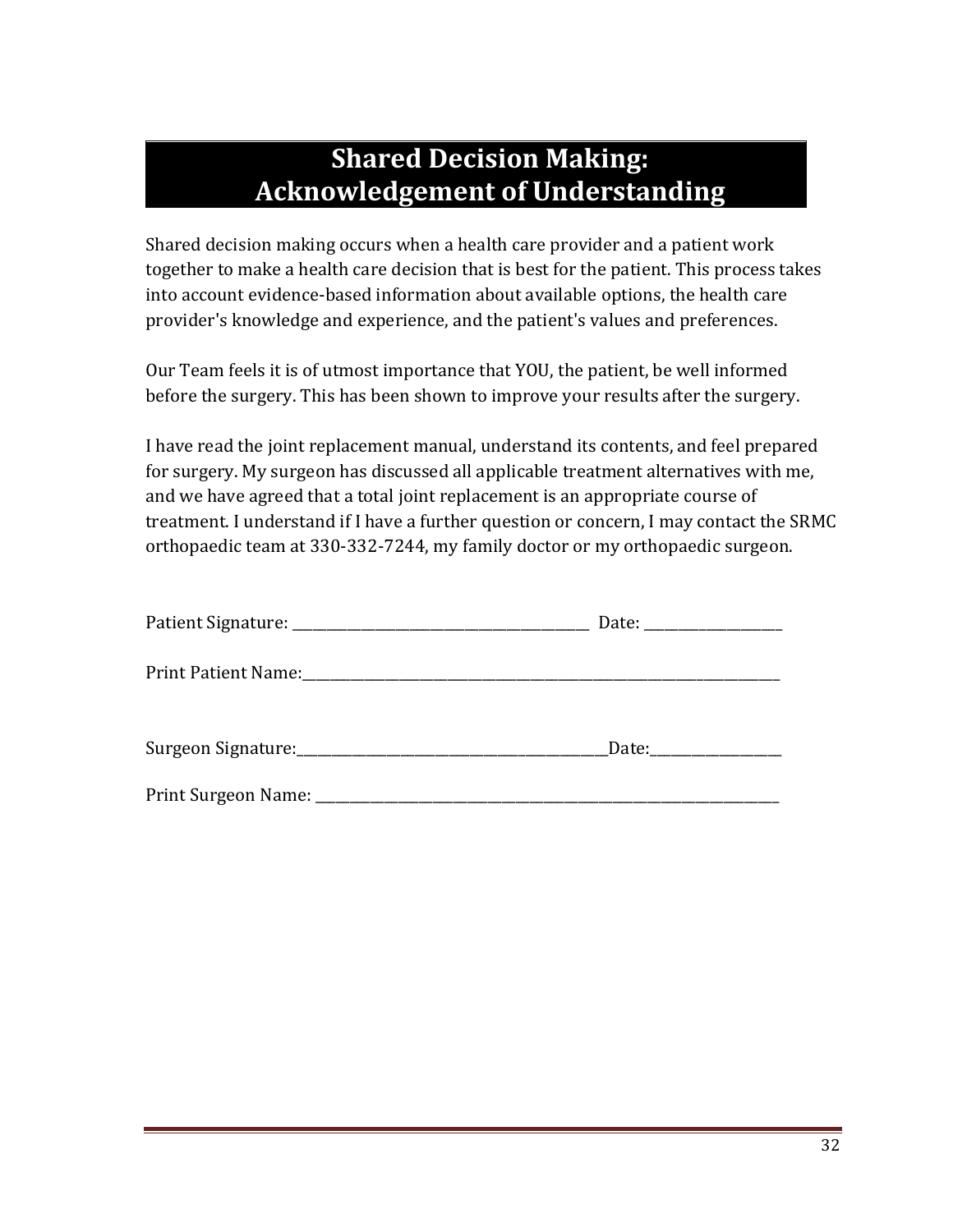## *Frequently Asked Questions*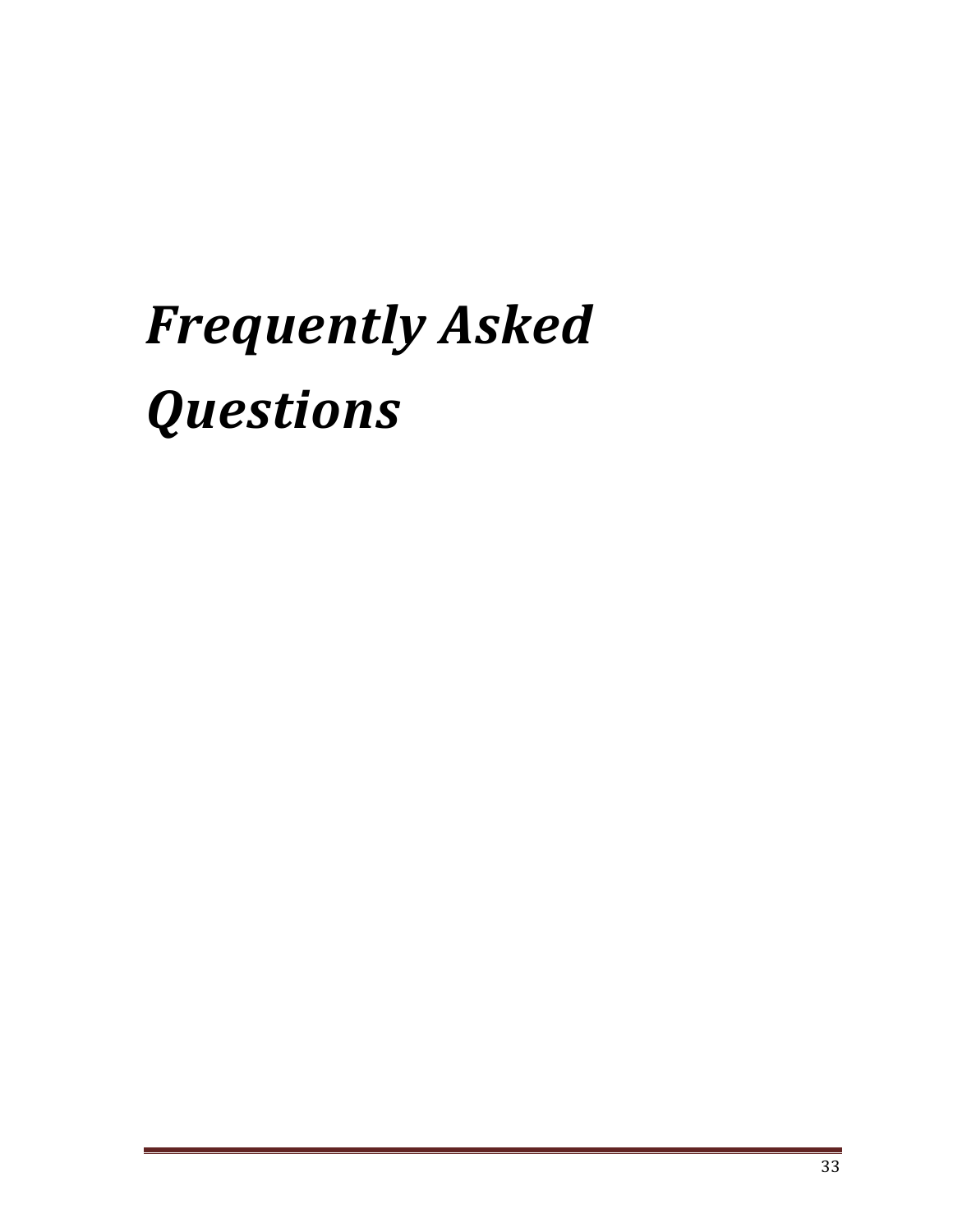## **Frequently Asked Questions**

#### **Q. When will my incision line become less red?**

**A:** All incisions fade at different rates. This varies according to your own skin tone. It is advisable to keep the incision out of direct sunlight as this will prolong the process. Most incisions fade by 6 months.

#### **Q. When can I get my incision wet?**

**A:** You may shower immediately if occlusive (waterproof) dressing is used over your incision. If you do not have an occlusive dressing in place, you will need to use saran wrap or a plastic bag with tape to keep your dressings and incision dry when showering. It is best to then change your dressing after the shower.

#### **Q: Can I use cream on my incision?**

**A:** It is important to keep your incision dry for the first 2 weeks. As the incision heals, and the small scabs resolve, cream or lotion may be applied to the incision. Most commonly used creams include Vitamin E, cocoa butter and Mederma. There is not a lot of scientific evidence to show that this makes a significant difference in the healing of your incision; however, the moisturizers alone may help avoid chafing and cracking and make range of motion exercises easier to perform.

#### **Q: What can I use on my incision to minimize scarring?**

**A:** Many patients have found scar creams helpful in reducing scarring. Creams with high Vitamin E content are most effective. For raised scars you can consider Mederma, or Preparation H applied to the scar, which are available over the counter.

#### **Q. How long will it take to maximize my range of motion?**

**A:** It is important to work hard on your range of motion after surgery. For some it can take up to 3 months to maximize your motion. The amount of motion that you get after knee replacement is dependent on several factors including how much motion you had prior to surgery. It is important to work closely with your physical therapist and your orthopaedic surgeon to ensure that you are meeting all of your range of motion goals.

#### **Q: I think my leg feels longer now. Is this possible?**

**A:** In the majority of cases, your leg will essentially be unchanged. In some cases, patients perceive that their leg is lengthened. This is usually the result of straightening out a knee that had a significant bow or knock knee deformity before surgery.

#### **Q: Can I kneel on my knee incision?**

**A:** Yes, you can kneel on your knee incision once it has healed. Kneeling does not damage the knee replacement. The incision is usually very sensitive for the first 12 months after surgery and may be painful to kneel on. If the incision is too sensitive to kneel on, you may use a pillow, towel or knee pad to cushion the knee during kneeling activity.